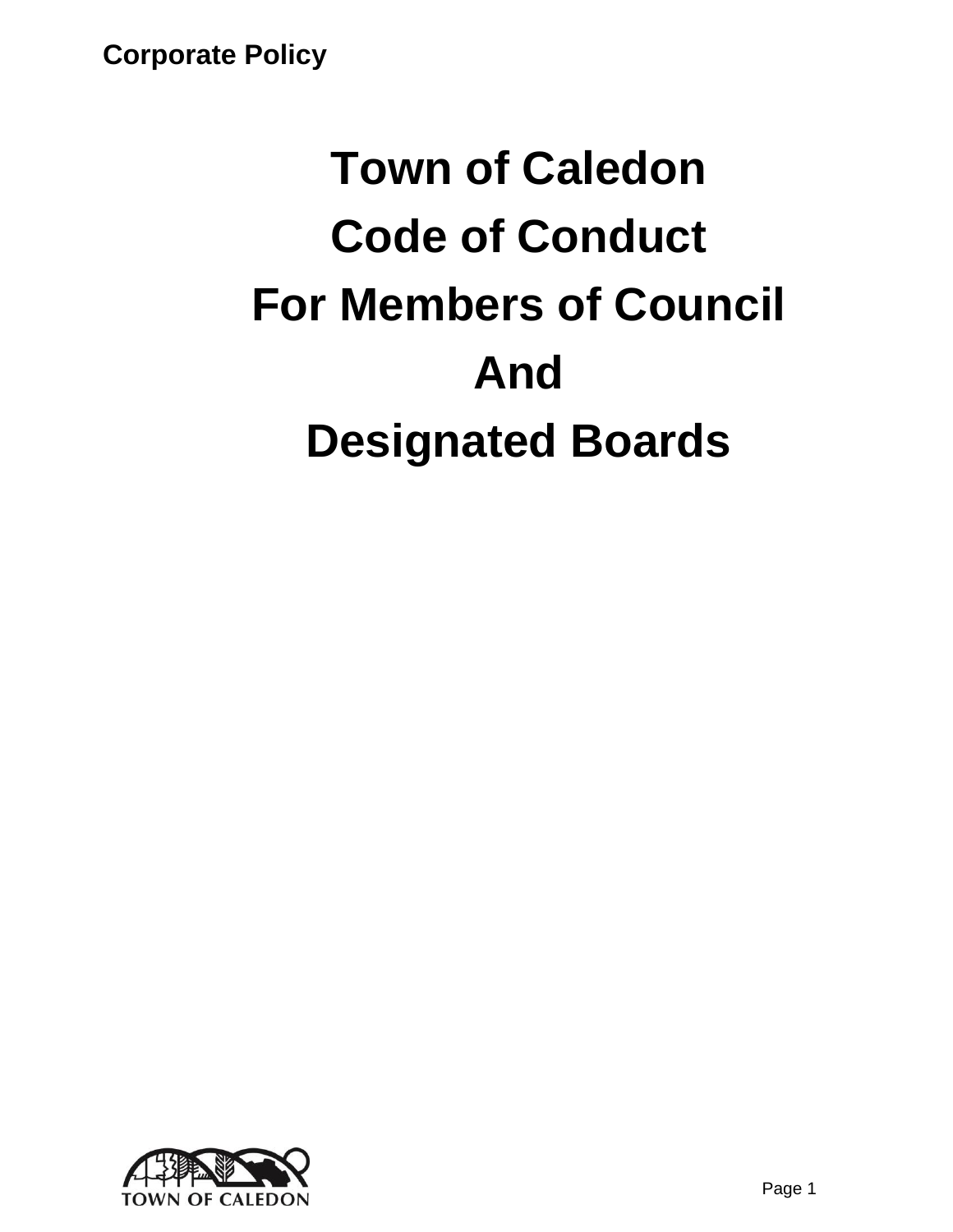# **Table of Contents**

| 1.              |                                                                             |  |
|-----------------|-----------------------------------------------------------------------------|--|
| 2.              |                                                                             |  |
| 3.              |                                                                             |  |
| 4.              |                                                                             |  |
| 5.              |                                                                             |  |
| 6.              |                                                                             |  |
| 7.              |                                                                             |  |
| 8.              |                                                                             |  |
| 9.              |                                                                             |  |
| 10 <sub>1</sub> |                                                                             |  |
| 11.             |                                                                             |  |
| 12.             | Refusal to Conduct Investigation or Inquiry following the Intake Review  14 |  |
| 13.             |                                                                             |  |
| 14.             |                                                                             |  |
| 15.             |                                                                             |  |
| 16.             |                                                                             |  |
| 17.             |                                                                             |  |
|                 |                                                                             |  |
|                 |                                                                             |  |

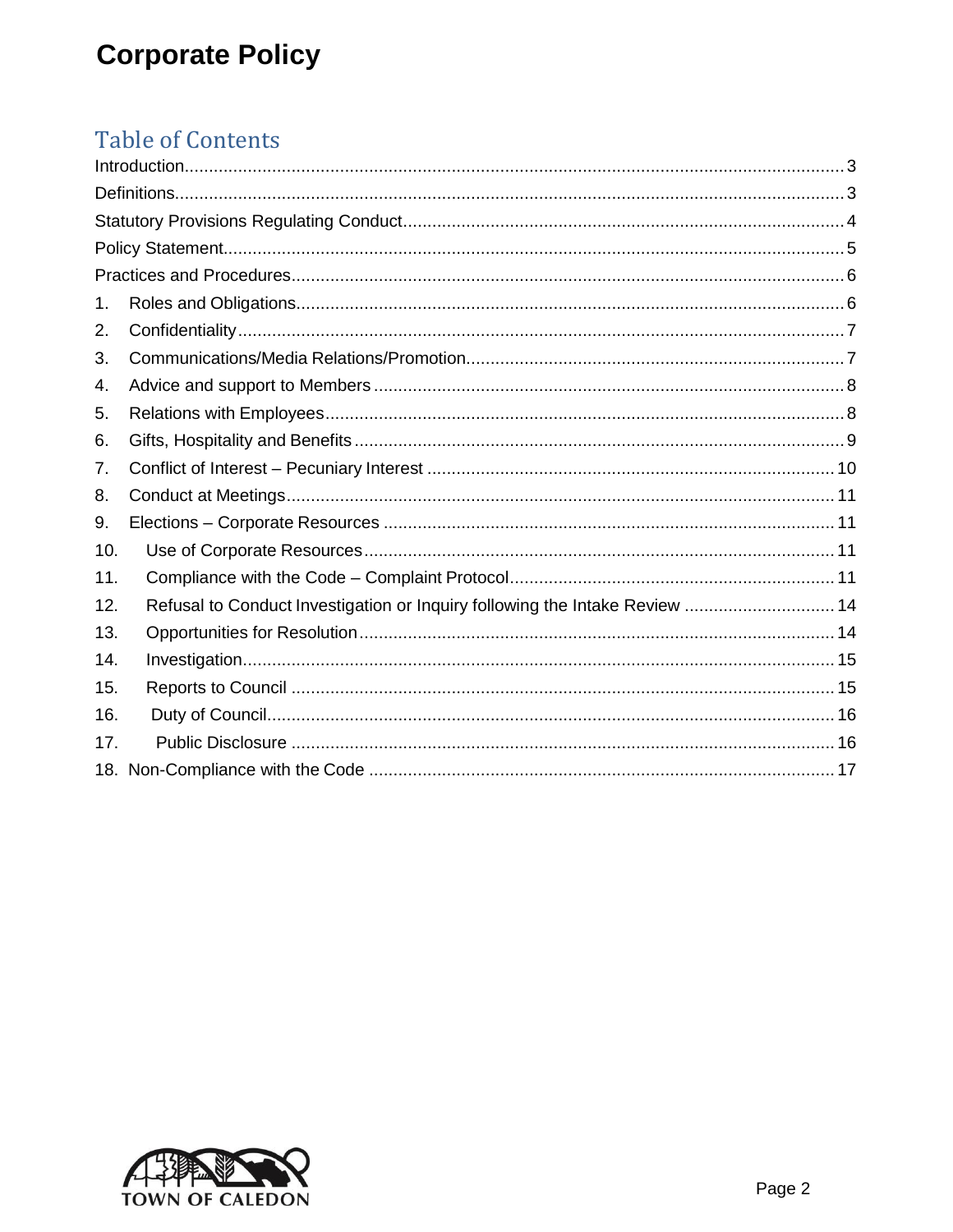**Subject: Council Code of Conduct**

# <span id="page-2-0"></span>**Introduction**

Democracy is an active process which requires ongoing engagement between citizens and their elected officials. It is the responsibility of elected officials to uphold the integrity and ethical accountability which are the foundation of public confidence in government and the political process.

There has been a general trend at the municipal level of government in Ontario to develop rules around ethical conduct for elected officials so that it is clear that they are to carry out their duties with impartiality and equality of services to all, recognizing that as community leaders, they are accountable to a certain standard of behaviour and conduct.

That trend is now reflected in the law in Ontario, with specific provisions in the *Municipal Act* and the *Municipal Conflict of Interest Act*. Notable among the provisions is the *requirement* that every municipality adopt a Code of Conduct and have or have access to an Integrity Commissioner.

A written Code of Conduct ("Code") helps to ensure that Members share a common understanding of acceptable conduct.

# <span id="page-2-1"></span>**Definitions**

### **Code of Conduct**

Refers to the Code of Conduct approved by resolution and by-law of the Town of Caledon in compliance with the requirements of the *Municipal Act, 2001*, *S.O. 2001, c.25.*

#### **Corporate resource**

"Corporate Resource" includes but is not limited to Town equipment, supplies, services, tools, property (both physical and intellectual), systems, software systems, website, domain name, logo, smart phone, cell phone, addresses, voice-mail, email address, email, facility and staff while undertaking duties as a Member.

#### **Family**

"Family" includes "child", "parent" and "spouse" as those terms are defined in the *Municipal Conflict of Interest Act*, and also includes:

- step-child and grand-child;
- siblings and step-siblings;
- aunt/uncle, niece/nephew;
- in-laws, including mother/father, sister/brother, daughter/son; and
- any person who lives with the Member on a permanent basis.

# **Frivolous**

Means being of little or no weight, worth or importance; about a matter so trivial or one so meritless on its face that investigation would be disproportionate in terms of time and cost.

#### **Intake Review**

Refers to the process undertaken by the Integrity Commissioner upon receipt of a filed complaint, or an Inquiry under the *Municipal Conflict of Interest Act*, to determine to the

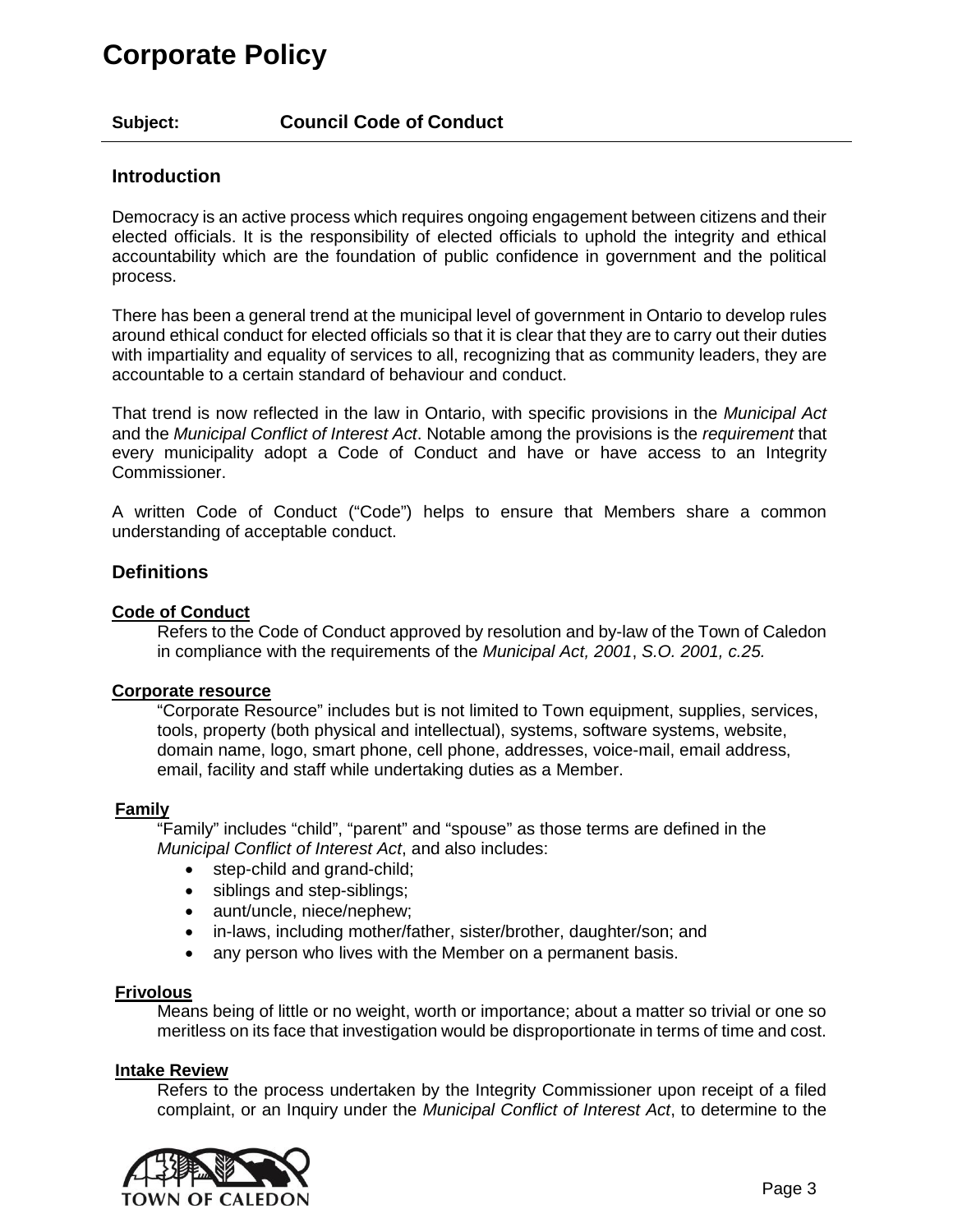satisfaction of the Integrity Commissioner that the complaint or request for an inquiry is legitimate, within the public interest to review, and the mandate of the Integrity Commissioner, and is not frivolous or vexatious.

# **Interest in Common with Electors Generally**

Means a pecuniary interest in common with the electors within the area of jurisdiction and, where the matter under consideration affects only part of the area of jurisdiction, means a pecuniary interest in common with the electors within that part.

### **Member/Members**

Refers to persons elected to the position of Mayor or Councillor and to all persons duly appointed by Council to the Town of Caledon's designated Committees, Boards and Task Forces, all of whom are hereinafter referred to as Member/Members.

#### **Vexatious**

Means instituted without sufficient grounds and serving only to cause annoyance, frustration or worry; that the complaint or is initiated with the intent to embarrass or annoy the recipient, or is part of a pattern of conduct by the complainant that amounts to an abuse of the complaint process.

# <span id="page-3-0"></span>**Statutory Provisions Regulating Conduct**

This Code of Conduct is a complement to the existing legislation governing the conduct of Members of Council and Members of Town Committees, Boards and Task Forces (hereinafter referred to as Member or Members).

For clarity, such Designated Boards include, but are not limited to:

- Committee of Adjustment
- Appeal Board
- Accessibility Advisory Committee
- Heritage Caledon
- Seniors' Task Force
- Bolton Business Improvement Area (BIA).
- Active Transportation Task Force
- Climate Change Action Plan Task Force

The following federal and provincial legislation governs the conduct of Members of Council and where applicable, of Members of Designated Boards:

- the *Municipal Act, 2001*
- the *Municipal Conflict of Interest Act, 1990*
- the *Municipal Elections Act, 1996*
- the *Municipal Freedom of Information and Protection of Privacy Act, 1990*

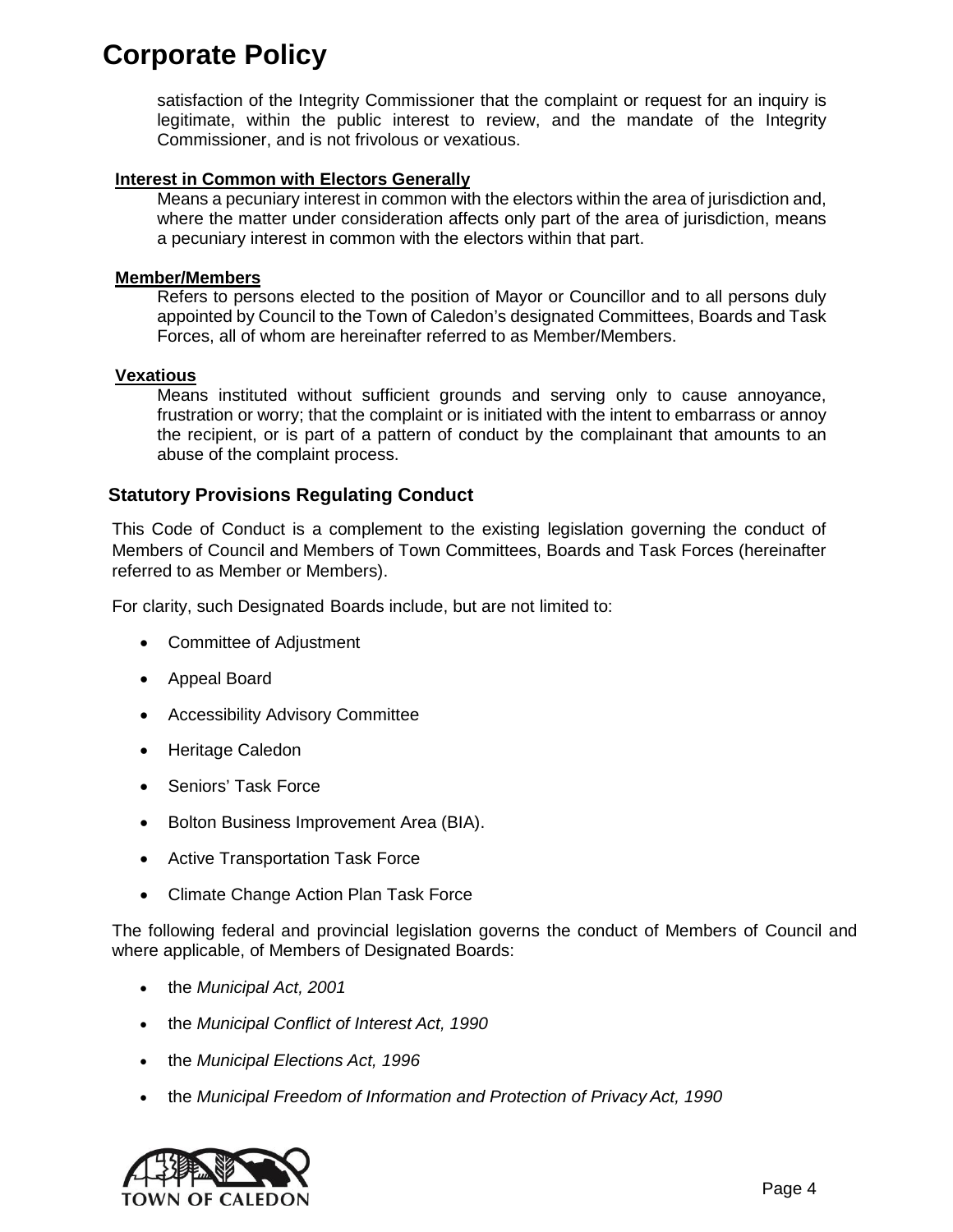- the *Provincial Offences Act, 1990*
- the *Ontario Human Rights Code, 1990*
- the *Criminal Code of Canada, 1985*

Also governing the conduct of Members are the by-laws and policies of Council as adopted and amended from time to time, including but not limited to the:

- Procedural By-law
- Workplace Violence Policy
- Harassment, Sexual Harassment and/or Discrimination Policy in the Workplace
- Council Staff Relations Policy

# <span id="page-4-1"></span><span id="page-4-0"></span>**Policy Statement**

This Code is designed to provide clear rules and a supplement to the legal requirements within which Members must operate. These rules serve to enhance public confidence that Caledon's Members operate from a basis of integrity, justice and accountability and respect for others.

The Code of Conduct for Council Members and Designated Boards and related policies identify the Town of Caledon's expectations of Members and establishes rules for appropriate conduct to ensure that:

- Caledon residents have confidence in the integrity of their elected and appointed Members and local government;
- Members shall serve and be seen to serve constituents in a conscientious and diligent manner;
- Members shall be committed to performing their functions with integrity, honesty and accountability, and to avoid the improper use of the influence of their office, and conflicts of interest, both real and apparent;
- The decision-making processes of Council and its Designated Boards are open, transparent, equitable and accountable;
- Decisions are made through appropriate channels of government structure;
- Public office is not used for personal gain;
- There is fairness and respect for differences and a duty to work together for the common good of the community and the residents;
- Members behave in a manner that is both ethically responsible and accountable at all times in upholding the public interest and will withstand public scrutiny;
- Members at all times behave in a manner that is respectful of the views and perspectives of other Members, however diverse those views and perspectives might be;
- Members demonstrate an understanding of the fundamental rights, privileges and obligations of their elected or appointed position;
- Members are provided with and able to readily obtain information and advice on the ethical propriety of conduct in different situations;
- Members seek to serve the public interest by upholding both the letter and the spirit of the laws and policies established by the Federal Parliament, Ontario Legislature, and the Town.

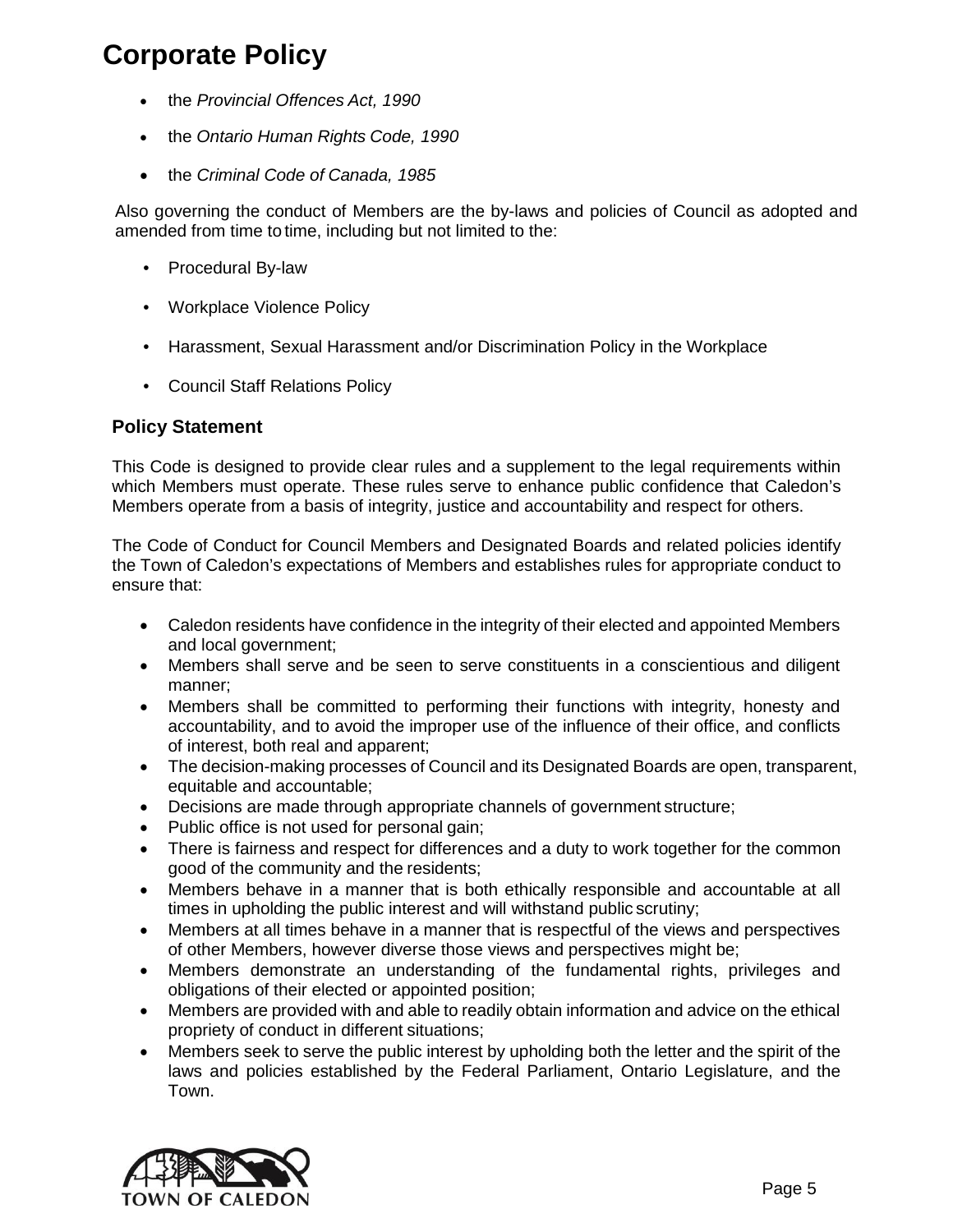Further, the *Municipal Conflict of Interest Act* sets out the following Principles in relation to the duties of Members:

- The importance of integrity, independence and accountability in local government decisionmaking;
- The importance of certainty in reconciling the public duties and pecuniary interests of members;
- Members are expected to perform their duties of office with integrity and impartiality in a manner that will bear the closest scrutiny;
- There is a benefit to municipalities and local boards when members have a broad range of knowledge and continue to be active in their own communities, whether in business, in the practice of a profession, in community associations, and otherwise.

# <span id="page-5-1"></span><span id="page-5-0"></span>**Practices and Procedures**

Although areas of ethical exposure are generally consistent and understood in municipal governance, the following areas and rules have been specifically identified as being paramount to the municipal political process:

- 1. Roles and Obligations
- 2. Confidentiality
- 3. Communications**/**Media Relations/Promotion
- 4. Advice and Support to Members
- 5. Relations with Employees
- 6. Gifts, Hospitality and Benefits
- 7. Conflict of Interest Pecuniary Interest
- 8. Conduct at Meetings
- 9. Elections Corporate Resources
- 10. Use of Corporate Resources
- 11. Compliance with the Code Complaint Protocol
- 12. Refusal to Conduct Investigation or Inquiry following the Intake Review
- 13. Opportunities for Resolution
- 14. Investigation
- 15. Reports to Council
- 16. Duty of Council
- 17. Public Disclosure
- 18. Non-Compliance with the Code

# <span id="page-5-2"></span>**1. Roles and Obligations**

- 1.1 Members must recognize their responsibility to:
	- a) Represent the diversity of community views in a fair, respectful and equitable manner, while developing an overall strategy for the future of the Town;
	- b) Endeavour to demonstrate sound financial management, planning and accountability;
	- c) Be aware of and understand statutory obligations imposed upon individual Members and Council as a statutory body.
- 1.2 The onus is on Members to ensure that they adhere to and uphold the Code.

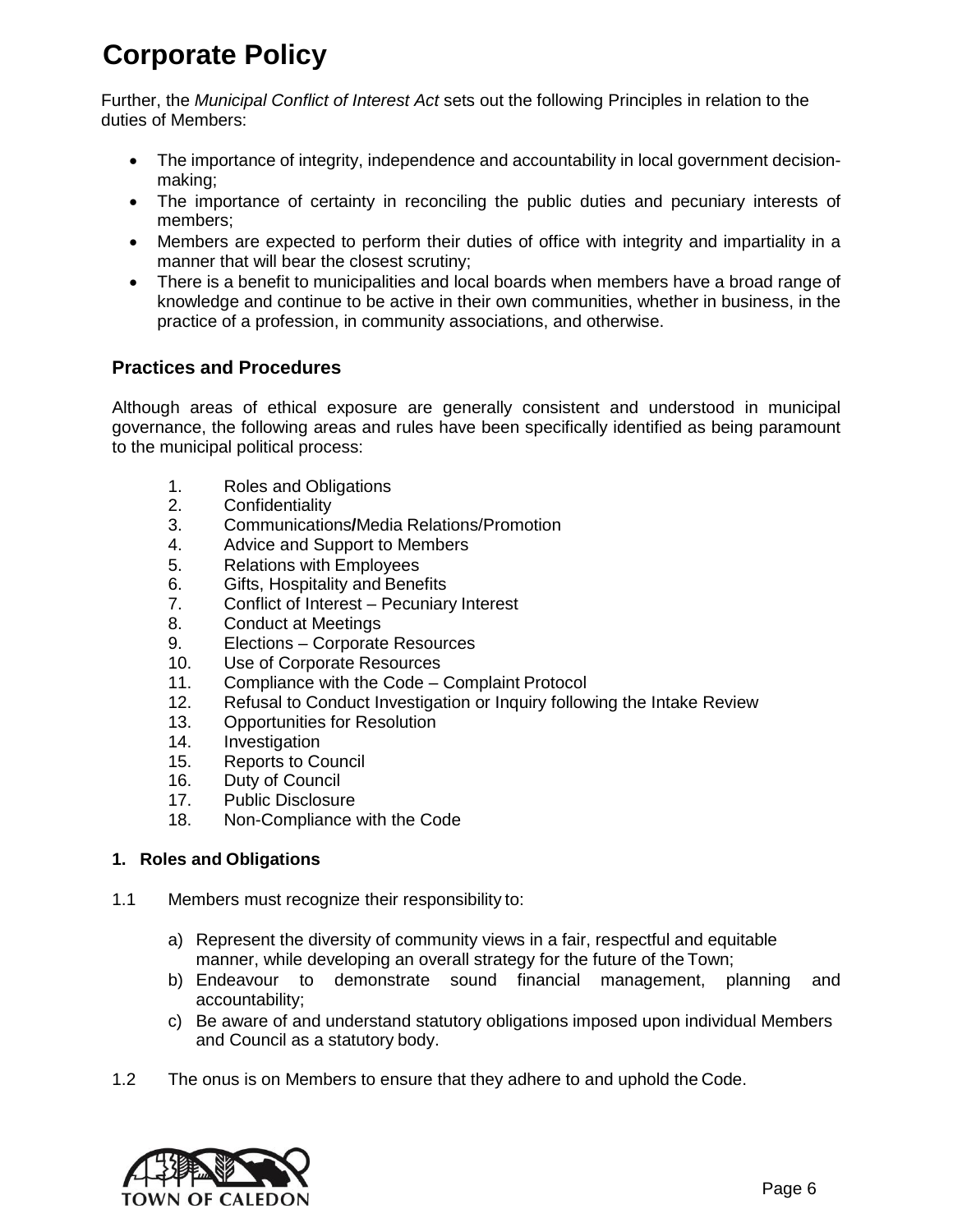- 1.3 Regional Councillors also serve as Members of Council for the Regional Municipality of Peel. The Region has its own Code of Conduct.
- 1.4 The Town of Caledon's Code applies to the activities of Members of Council while executing their responsibilities as Members of Council for the Town of Caledon. The Region's Code of Conduct will apply to the activities of Regional Councillors in accordance with their role with the Region.

Should an issue arise that is of joint responsibility for the Region and The Town, both Integrity Commissioners will work together to determine which Integrity Commissioner shall take carriage of the matter.

# <span id="page-6-1"></span><span id="page-6-0"></span>**2. Confidentiality**

- 2.1 Confidential information includes information in the possession of, or received in confidence by, the Town of Caledon that the Town is either prohibited from disclosing, or is required to refuse to disclose, under *the Municipal Freedom of Information and Protection of Privacy Act Municipal* or any other legislation.
- 2.2 Members shall not disclose or release by any means to any member of the public, any confidential information acquired by virtue of their office, in either oral or written form, or by means of electronic technology, except when required by law or authorized by Council.
- 2.3 Members shall not disclose the content of a matter that has been discussed or the substance of deliberations of a closed session, except for content that has been authorized by Council to be released to the public. Where appropriate, the Council may determine how to communicate that part of closed session matters that can or should be made known, without divulging any detail that should remain confidential.

Examples of the types of content that Members must keep confidential under this section are as set out in the Municipal Act, specifically:

- a) Matters discussed in confidential session under Section 239 of the *Municipal Act*;
- b) The source of a complaint;
- c) Price schedules in contract tender or Request for Proposal submissions if so specified;
- d) Information deemed to be personal information under the *Municipal Freedom of Information and Protection of Privacy Act*;
- e) Statistical data required by law not to be released (e.g., certain census or assessment data).
- 2.4 Members shall not access or attempt to gain access to confidential information in the possession of the Town unless it is necessary for the performance of their duties and not prohibited by law or Council policy.
- 2.5 The obligation to keep information confidential is a continuing obligation even after the Member ceases to be a Member.

# <span id="page-6-2"></span>**3. Communications/Media Relations/Promotion**

3.1 Members shall show respect for the decision-making process of Council and its

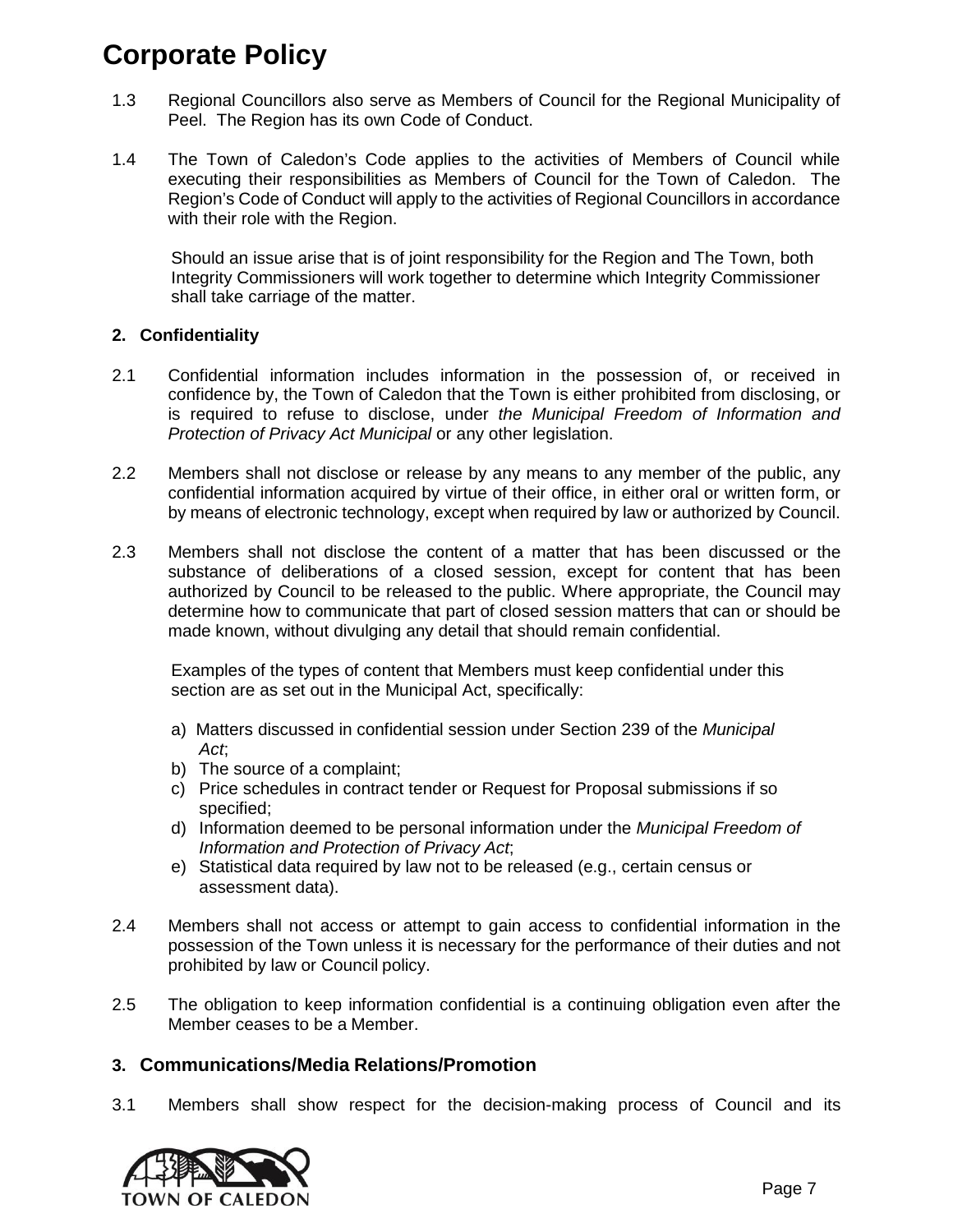Designated Boards and their Members. Information concerning adopting policies, procedures and decisions of the Council shall be conveyed openly, accurately and fairly.

- 3.2 Members shall accurately communicate the decisions of Council and the Designated Boards even if they disagree with the decision.
- 3.3 At all times, Members will take steps to ensure that their communications and presence in all forms of social media will be fully compliant with the requirements of the Social Media Guidelines for Members of Council and Designated Boards and this Code of Conduct.
- 3.4 Members may communicate a position that is contrary to that determined by Town Council. In doing so, Members will accurately communicate the decisions of Town Council and refrain from making disparaging comments about other Members or about Council's processes and decisions.
- 3.5 A Member shall not use his/her office to promote or sponsor commercial products or events other than Town recognized, endorsed or sponsored products or events.
- 3.6 Accepting an invitation by the Town or the Office of the Mayor to attend an event celebrating the successful completion of a development or project or the opening of a new business within the Member's ward could serve as a legitimate business purpose and be seen as part of the responsibilities of office.
- 3.7 Accepting an invitation to attend a charity event, provided the Member of Council is not consistently attending such events during any given calendar year as a guest of the same individual or corporation, is also part of the responsibilities of holding public office.

# <span id="page-7-0"></span>**4. Advice and support to Members**

- 4.1 In support of the Members, the Integrity Commissioner will provide, from time to time, information, training and education about the Code and the law, and the implications of each.
- 4.2 Members will have ready access to the Integrity Commissioner for advice on the implications of the Code. Such advice:
	- a) must be requested in writing
	- b) will be provided by the Integrity Commissioner in writing
	- c) will be held confidential by the Integrity Commissioner
- 4.3 A member of Council who acts upon the written advice of the Integrity Commissioner may rely upon that advice provided that the Member has disclosed all known facts to the Integrity Commissioner. The Integrity Commissioner shall be bound by that advice provided that the information provided by the Member to the Integrity Commissioner at the time of disclosure remains unchanged.

# <span id="page-7-1"></span>**5. Relations with Employees**

5.1 Members of Council are elected legislators for the municipality. Employees are accountable only to the Chief Administrative Officer or his/her designate and are responsible for implementing the decisions of Council, ensuring the efficient and effective operation of municipal services.

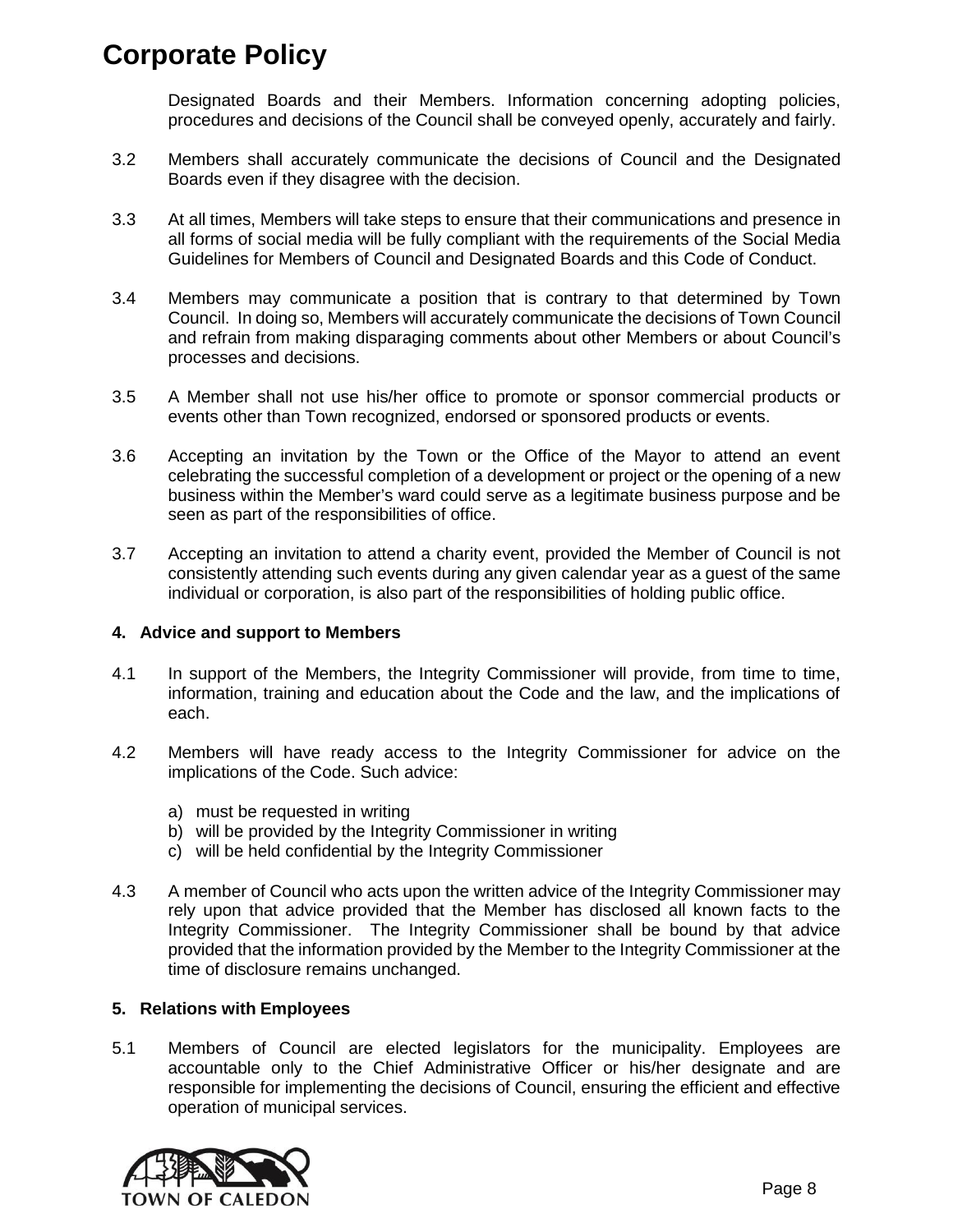- 5.2 Members shall acknowledge and respect the fact that employees work for the Town as a corporate body and are responsible for making recommendations that reflect their professional expertise and corporate objectives, without undue influence from any Members at any point in the policy making process.
- 5.3 Members shall acknowledge and respect the fact that Town employees carry out directions of Council as a whole and administer the policies of the Town. At all times carrying out the work of the Town, Members shall refrain from using their position to improperly influence employees in their duties or functions to gain an advantage for themselves or others.
- 5.4 Members shall refrain from publicly criticizing employees, in a way that casts aspersions on their professional competence and credibility.
- 5.5 Members shall not compel Employees to engage in partisan political activities.
- 5.6 Employees will provide support to Council required by Provincial statutes, Town By-laws and special meetings when approved by Council.
- 5.7 In the event that a Member desires a public meeting, which supplements a public meeting required by Provincial statute, or a municipal by-law, a Member shall make the request through Council or the Chief Administrative Officer.
- 5.8 Members of Council shall be subject to the Council-Staff Relations Policy, as required by Section 270 of the *Municipal Act*.

# <span id="page-8-0"></span>**6. Gifts, Hospitality and Benefits**

- 6.1 The Town recognizes that occasional, moderate hospitality is an accepted courtesy of a business relationship. However, Members shall not accept any gift, benefit, service, entertainment or hospitality which could be seen to compromise their decision on a matter or create any obligation or special consideration by an individual, group or organization.
- 6.2 Members may only receive a gift, hospitality or entertainment that is received as an incident of protocol or social obligation that normally accompanies the responsibilities of elected office.
- 6.3 If Corporate Tables are provided by the Town at a charity event or fund-raising gala, a seat will be offered to each Member of Council. If there are seats remaining after each Member of Council has been contacted, the remaining seats will be offered to spouses of Members of Council.
- 6.4 Where Members of Council are invited to attend such events as guests of entities doing business with or in the Town, the rules laid out in 6.5 apply
- 6.5 If the value of a gift or benefit exceeds \$300, or if the total value received from any one source during the course of a calendar year exceeds \$300, the member shall within 30 days of receipt of the gift or reaching the annual limit, file a disclosure statement with the Integrity Commissioner.

The disclosure statement must indicate:

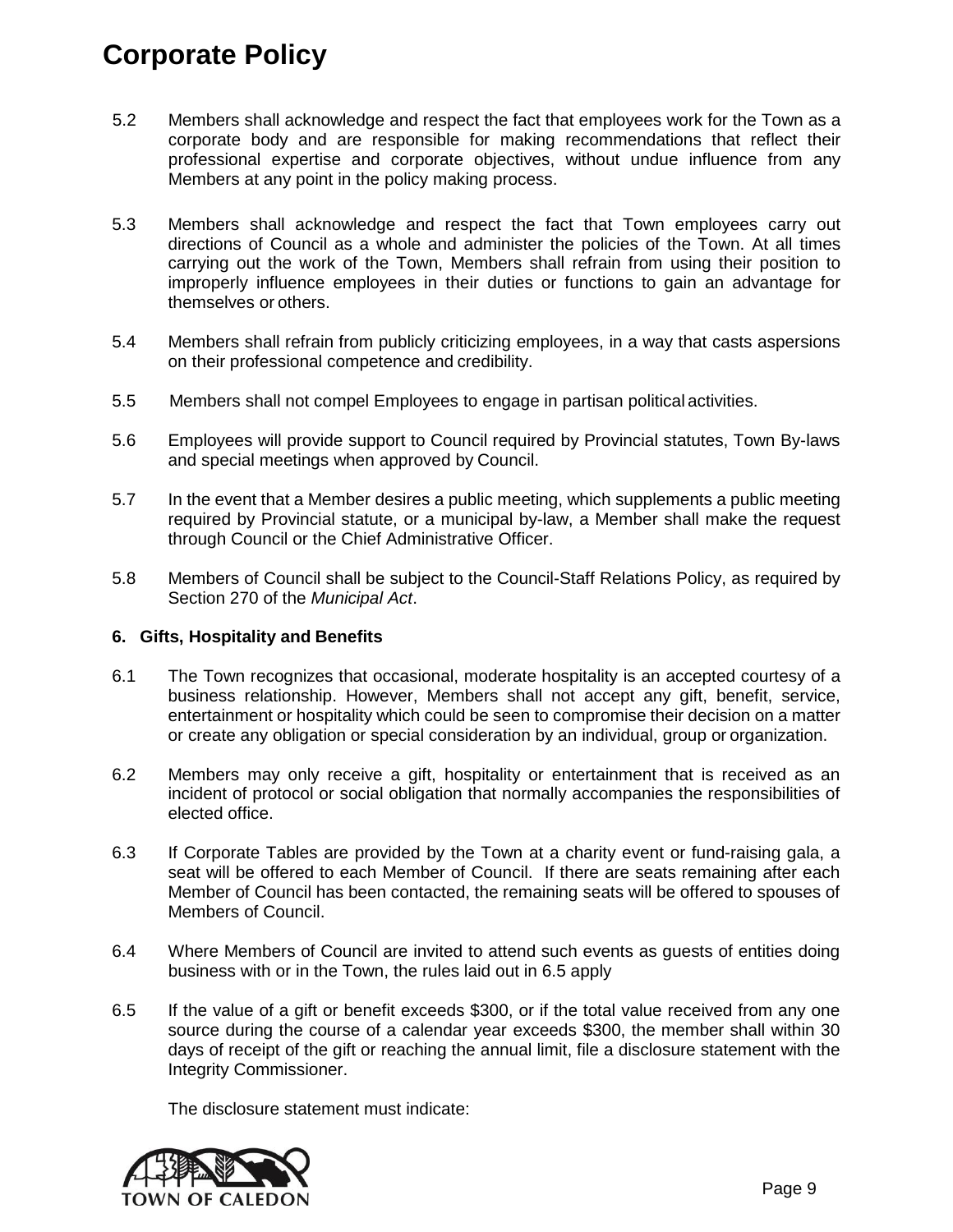- a) the nature of the gift or benefit;
- b) its source and date of receipt;
- c) the circumstances under which it was given or received;
- d) its estimated value;
- e) what the recipient intends to do with any gift; and,
- f) whether any gift will at any point be left with the Town

 Should the Integrity Commissioner determine that receipt was inappropriate, he or she may direct the member to return the gift, reimburse the donor for the value of any gift or benefit already consumed, or forfeit the gift or remit the value of any gift or benefit already consumed to the Town.

- 6.6 Members shall submit to the Town any gift received which:
	- a) is not an incident of protocol or social obligation; or
	- b) is not a token of appreciation for attending or speaking at an event; or
	- c) is not perishable.
- 6.7 The Town will provide the gift to a registered Caledon charity. The Chief Administrative Officer will log the gifts received and a letter of appreciation will be sent to the donor, where appropriate, advising their gift will benefit a Caledon charity.
- 6.8 Members of Council may claim expenses normally incurred in the conduct of their responsibilities in accordance with the Council Expense Policy.

#### <span id="page-9-0"></span>**7. Conflict of Interest – Pecuniary Interest**

- 7.1 Members of Council and Designated Boards will recognize their obligations to follow and respect the provisions of the *Municipal Conflict of Interest Act, R.S.O. 1990, c. M.50.*  Members must publicly declare their direct or indirect pecuniary interest and file a statement of the conflict and the general nature of it with the General Manager Corporate Services/Town Clerk, as soon as possible after becoming aware of the conflict.
- 7.2 In considering whether or not to declare a conflict, Members should be guided by the overall Purpose of the Code, i.e. their duty to uphold public confidence in government. Members should consider whether the matter in question would meet the test of a pecuniary interest, or alternatively, a perceived interest.
- 7.3 Members of Council will not be required to declare a pecuniary interest when the interest is an interest in common with electors generally.
- 7.4 When a pecuniary interest exists, Members must withdraw from direct involvement and refrain from making any comment at any time, whether in a Council, Council Committee or Designated Board meeting, or elsewhere, on the issue which might influence the decision.
- 7.5 Members must refrain from influencing and discussing the matter. They are not eligible to vote on the matter. There are exceptions to the rules regarding Conflict of Interest set out in the legislation. Members should be aware of those exceptions, which are set out in Schedule A to this Code of Conduct.

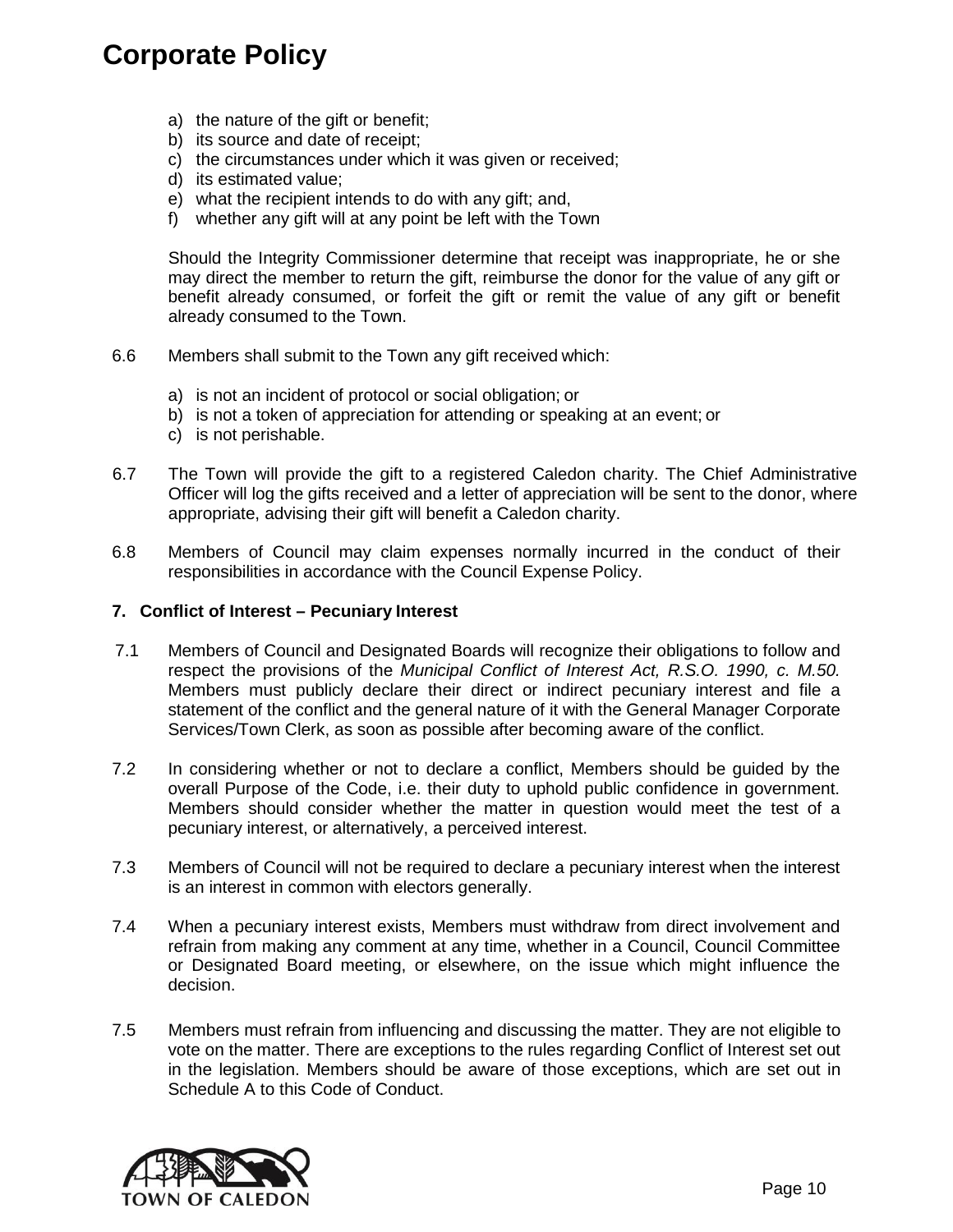- 7.6 Members shall vacate the Council or Designated Board table when the matter on which they have declared a direct or indirect pecuniary interest is debated.
- 7.7 If the matter is of a confidential nature, Members shall retire from the confidential meeting for the entire duration of the discussion. Members shall not vote on any aspect of the matter in question in which the Member has an interest refraining from any comment at any time, whether in a Council, Council Committee or Designated Board meeting, or elsewhere, on the issue.

# <span id="page-10-0"></span>**8. Conduct at Meetings**

8.1 During Council, Committee or any Designated Board meeting, Members shall conduct themselves with decorum and in accordance with the Town's Procedural By-law and/or the approved rules of each Designated Board, and this Code of Conduct. As leaders in the community, decorum requires Members to be held to a higher standard of behaviour and conduct, and accordingly their behaviour should be exemplary. Respect for a delegate, a fellow Member, employees and for the public requires Members to be courteous and not disrupt business during any portion of the meeting including presentations and when another individual has the floor.

Further to the provisions contained in the Town's Procedural By-law, cell phones, smart phones or similar devices shall be:

- a) on vibrate or silent while in open session;
- b) turned off while in closed session.

### <span id="page-10-1"></span>**9. Elections – Corporate Resources**

- 9.1 Members of Council are required to conduct themselves in accordance with the *Municipal Elections Act, 1996, S.O.1996 c.32* and the policies approved by Council. The use of corporate resources, both actual municipal property and staff time, for election-related activity is strictly prohibited. The prohibition applies to both the promotion and opposition to the candidacy of a person for elected office. Election-related activity applies not only to a Member's personal campaign for office, but also other campaigns for municipal, provincial and federal office.
- 9.2 Members shall not campaign, distribute or display any election material at any Town facility, Town hosted meeting or event except at all candidates meetings.

# <span id="page-10-2"></span>**10. Use of Corporate Resources**

- 10.1 Members of Council may only use Corporate Resources for:
	- a) activities connected with the discharge of their official duties;
	- b) associated community activities having the sanction of Council or its committees; and where applicable, in accordance with the Town's Council Expense Policy.

# <span id="page-10-3"></span>**11. Compliance with the Code – Complaint Protocol**

11.1 At all stages of the Compliance process, from Intake Review by the Commissioner, to any investigative processes undertaken by the Commissioner, and the reporting thereof to Council, confidentiality pertaining to the identity of the complainant and the respondent

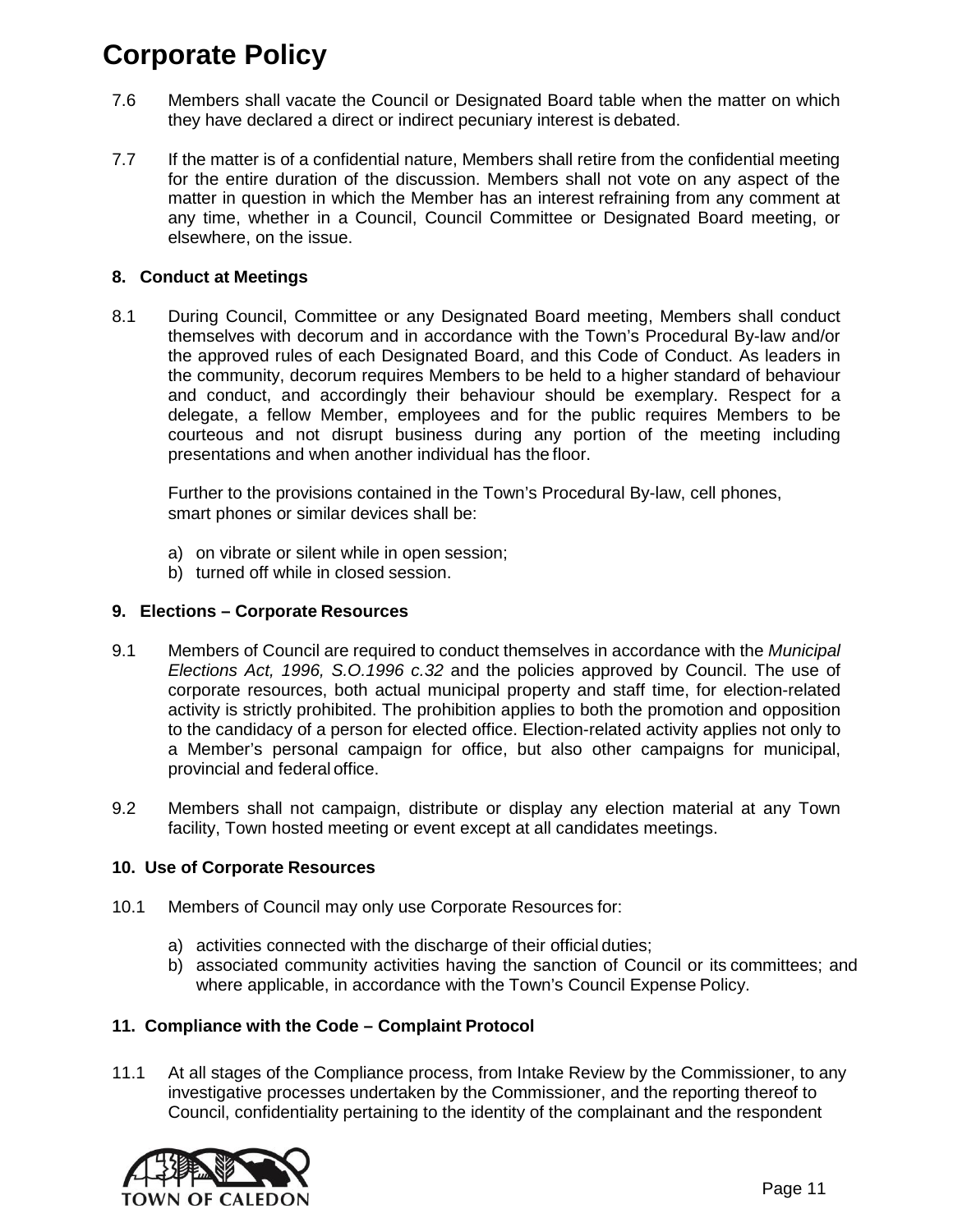shall be respected, subject only to sections 16 and 17 of this Code of Conduct.

#### **Option A - Informal Complaint Procedure**

- 11.2 Any individual (i.e. a person entitled to vote or a person "demonstrably acting in the public interest") who identifies or witnesses behaviour or activity by a sitting Member of Council or a Member of a Designated Board, that appears to be in contravention of the Code or the law may address the prohibited behaviour or activity themselves in the following manner:
- 11.3 The Complainant may**:**
	- a) Advise the Member that his/her behaviour or activity appears to contravene the Code or the law;
	- b) Request that the Member immediately discontinue the prohibited behaviour or activity and to avoid future occurrences of the prohibited behavior or activity;
	- c) Keep a written record of the incident including date, time, location, other persons present, and any other relevant information;
	- d) If applicable, advise the Member regarding his/her satisfaction with the response, or, if applicable; advise the Member of his/her dissatisfaction with the response; and,
	- e) Consider the need to pursue the matter in accordance with the formal complaint or inquiry procedure outlined in Options B and C.
- 11.4 An individual is encouraged to initially pursue the informal complaint procedure as a means of stopping and remedying a behaviour or activity that is prohibited by the Code or the law. However, it is not a precondition or a prerequisite that the informal complaint procedure be initiated or completed prior to pursing a formal complaint/inquiry procedure in Option B or C.

# **Option B: Formal Complaint Procedure - To the Integrity Commissioner - Complaint Review Request**

- 11.5 Any individual (i.e. a person entitled to vote or a person "demonstrably acting in the public interest") who identifies or witnesses behaviour or an activity by a sitting Member of Council or a Designated Board, that they believe is in contravention of the Code of Conduct for Members and Designated Boards, may file a formal complaint directly with the Integrity Commissioner in accordance with the following conditions:
	- a) All complaints shall be made in writing and shall be dated and signed by an identifiable individual.
	- b) The complaint must set out reasonable and probable grounds for the allegation that the Member has contravened the Code of Conduct. A supporting form setting out the evidence in support of the allegation must also be included. The assistance of the General Manager Corporate Services/ Town Clerk is available for assistance with completing the form, on request.
	- c) If the complainant is a Member of Council, their identity shall not be protected if the Integrity Commissioner finds that the complaint was not made in good faith.

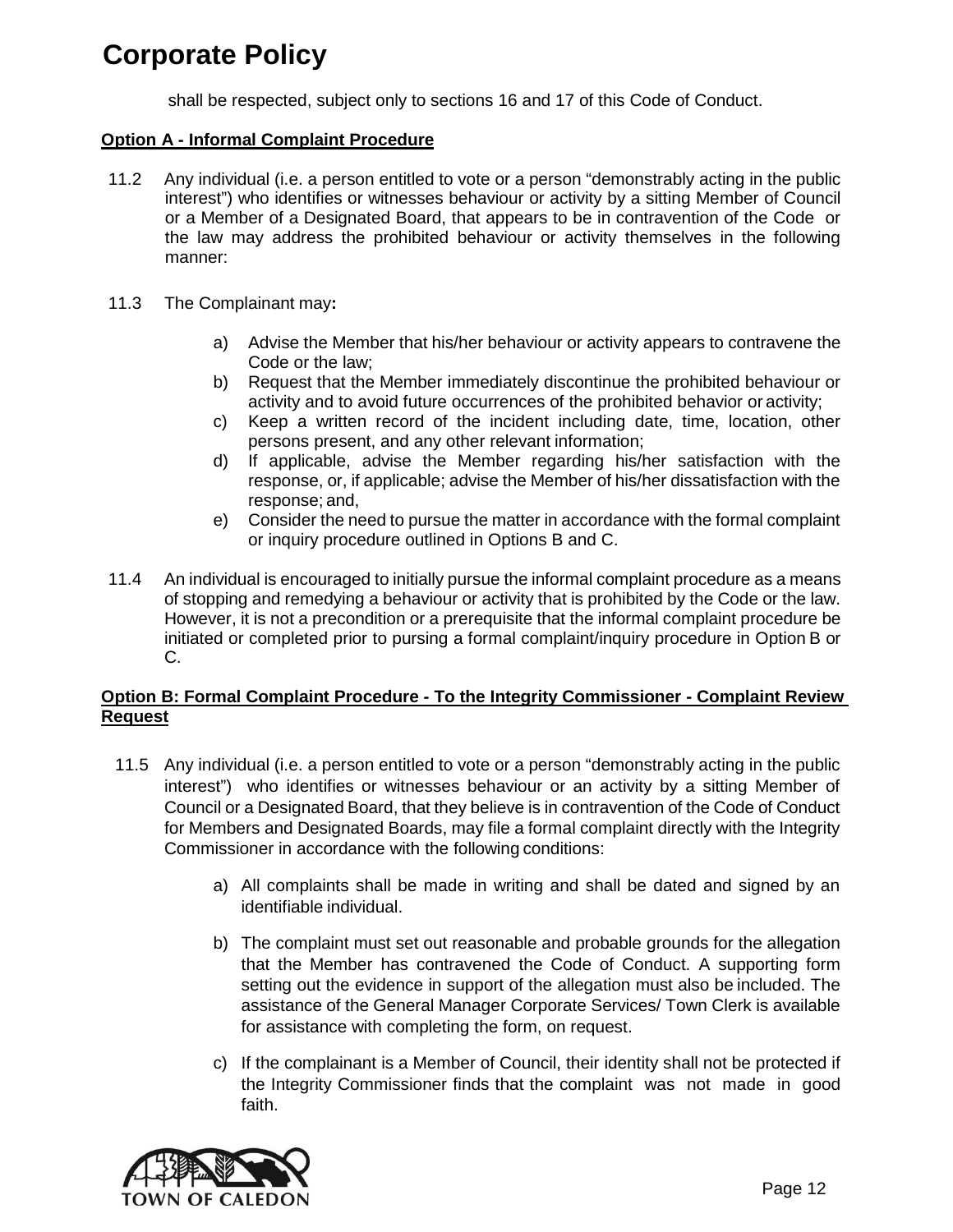# Filing of Complaint and Classification by Integrity Commissioner

- 11.6 The complaint shall be filed with Integrity Commissioner for initial classification (the Intake Review) to determine if the matter is, on its face, a complaint with respect to noncompliance with the Code of Conduct and not covered by other legislation or other Council policies. If the matter pertains to an alleged breach of The *Municipal Conflict of Interest Act*, Option C of this Code applies.
- 11.7 If the complaint does not include a supporting form, the Integrity Commissioner may defer the classification or subsequent investigation until a form is received.

#### Complaints Outside Integrity Commissioner Jurisdiction at Intake Review stage

11.8 If the complaint is not, on its face, a complaint with respect to non-compliance with the Code of Conduct or the complaint is covered by other legislation (except the *Municipal Conflict of Interest Act*) or complaint procedure under another Council policy, the Integrity Commissioner shall advise the complainant in writing as follows:

# **Criminal Matter**

11.9 If the complaint on its face is an allegation of a criminal nature consistent with the *Criminal Code of Canada*, the complainant shall be advised that if the complainant wishes to pursue any such allegation, the complainant must pursue it with the appropriate Police Service.

#### *Municipal Freedom of Information and Protection of Privacy Act*

11.10 If the complaint is more appropriately addressed under the *Municipal Freedom of Information and Protection of Privacy Act*, the complainant shall be advised that the matter must be referred to the General Manager Corporate Services/ Town Clerk for Access and Privacy review.

# Other Policy Applies

11.11 If the complaint appears to fall under another policy, the complainant shall be advised to pursue the matter under such policy.

#### Lack of Jurisdiction

11.12 If the complaint is for any other reason not within the jurisdiction of the Integrity Commissioner, the complainant shall be so advised and provided with any additional reasons and referrals as the Integrity Commissioner considers appropriate.

#### Matter Already Pending

11.13 If the complaint is in relation to a matter which is subject to an outstanding complaint under another process such as a court proceeding related to the *Municipal Conflict of Interest Act,* a Human Rights complaint or similar process, the Integrity Commissioner may, in his/her sole discretion and in accordance with legislation, suspend any investigation pending the result of the other process.

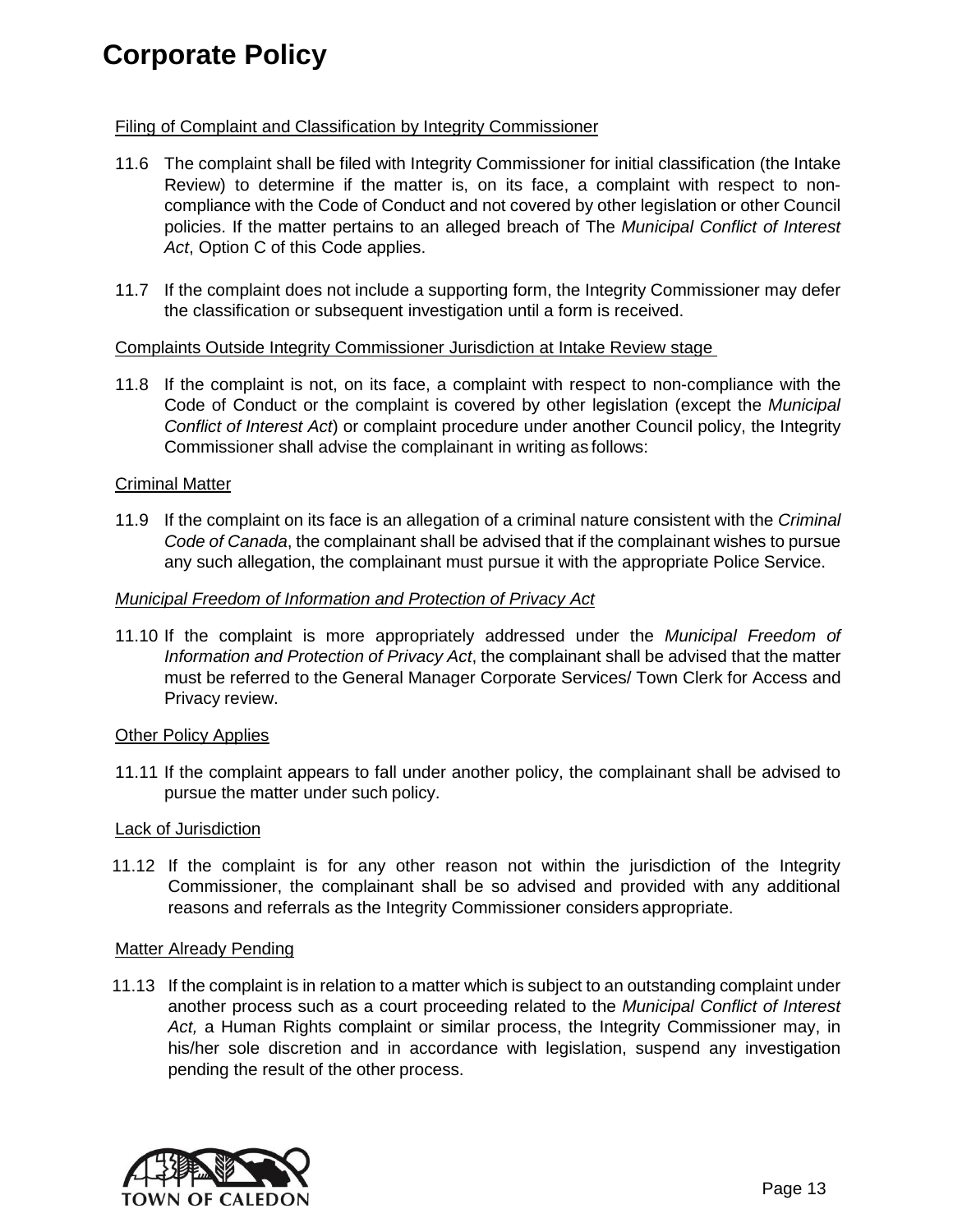# **Option C: Inquiry Procedure - To the Integrity Commissioner - The Municipal Conflict of Interest Act (MCIA)**

- 11.14 Any individual (i.e. a person entitled to vote or a person "demonstrably acting in the public interest") may apply in writing to the Integrity Commissioner, pursuant to the *Municipal Conflict of Interest Act*, for an inquiry to be carried out concerning an alleged contravention of sections 5, 5.1 or 5.2 of the *Municipal Conflict of Interest Act*, except during the regular election period, i.e. between nomination day and election day,
- 11.15 The procedures to be followed for such an application shall be the same as provided for in section 14 of this Code.

As is the case with formal complaints under the Code of Conduct, the Integrity Commissioner will determine (the Intake Review) whether to conduct an inquiry, and if such an inquiry is undertaken the inquiry will follow the same general processes and procedures and use the same powers and authorities as apply under this Code of Conduct. If in the opinion of the Integrity Commissioner a request for an Inquiry under the *Municipal Conflict of Interest Act* would be more appropriately addressed under this Code of Conduct, the Integrity Commissioner shall proceed accordingly.

- 11.16 Upon completion of an inquiry, the Integrity Commissioner may, at his/her discretion;
	- a) Apply to a Judge for a determination as to whether the member has contravened section 5, 5.1 or 5.2 of the Act. If the judge finds that the Act has been contravened, under the *Municipal Conflict of Interest Act* the judge may order any or all of the following:
		- Reprimand the member
		- Suspend the remuneration paid to the member for a period of up to 90 days.
		- Declare the member's seat vacant
		- Disqualify the member from being a member during a period of not more than seven years after the date of the order
		- Require the member to make restitution
	- b) Advise the applicant if the Commissioner will not be making an application to a judge.
	- c) In either case, the Commissioner will publish written reasons, in the form of a Report to Council, for the decision.

# <span id="page-13-0"></span>**12. Refusal to Conduct Investigation or Inquiry following the Intake Review**

12.1 If the Integrity Commissioner is of the opinion that the referral of a matter is frivolous, vexatious or not made in good faith, or that there are no grounds or insufficient grounds for an investigation, the Integrity Commissioner shall not conduct an investigation or inquiry and, where this becomes apparent in the course of an investigation, shall terminate the investigation or inquiry.

# <span id="page-13-1"></span>**13. Opportunities for Resolution**

13.1 Following receipt and review of a formal complaint, or at any time during the investigation, where the Integrity Commissioner believes that an opportunity to resolve the matter may be successfully pursued without a formal investigation, and both the complainant and the Member agree, efforts may be pursued to achieve an informal resolution.

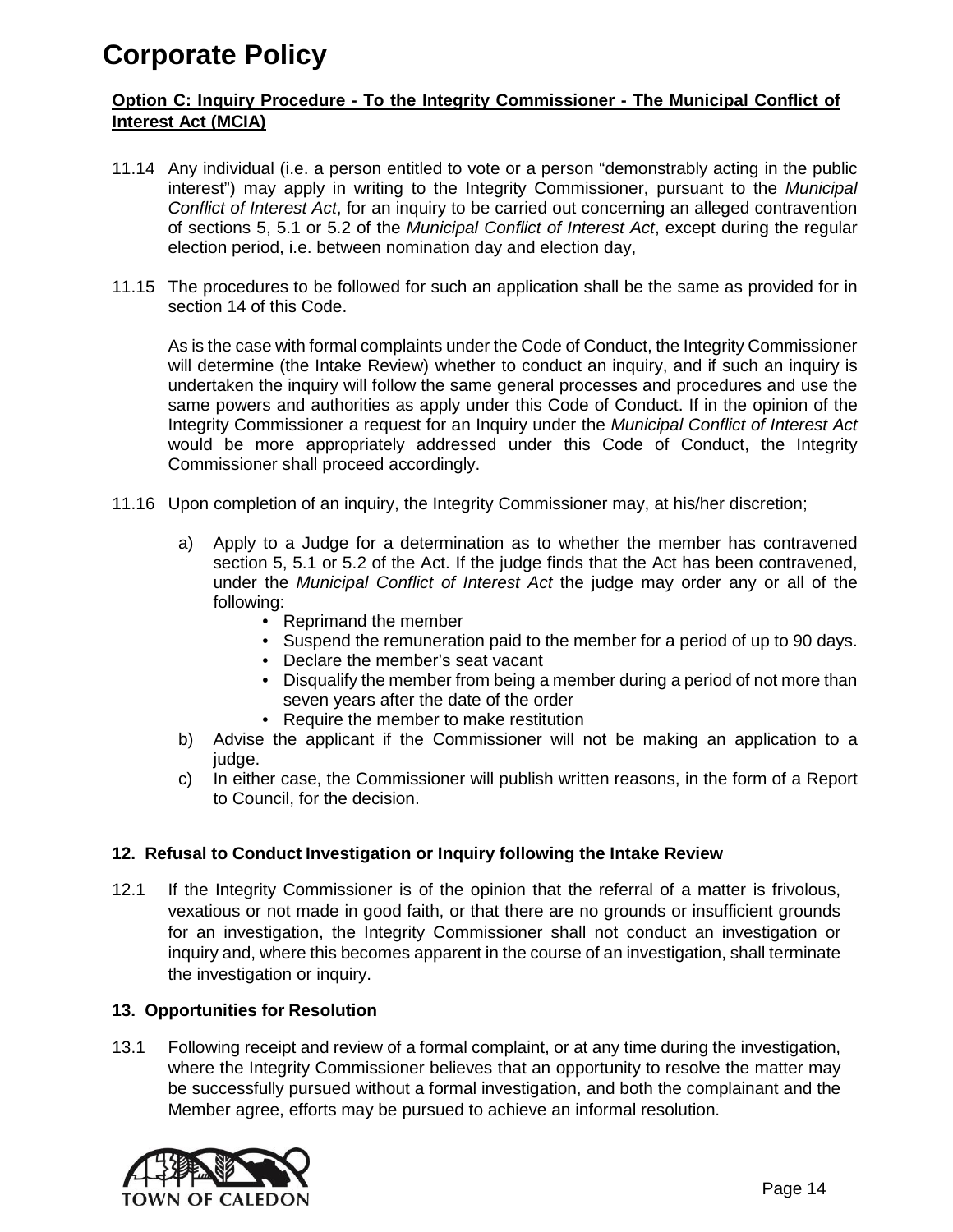# <span id="page-14-0"></span>**14. Investigation**

- 14.1 The Integrity Commissioner will proceed as follows, except where otherwise required by the *Public Inquiries Act or any other relevant statute*:
	- a) Provide the complaint and supporting material to the member whose conduct is in question (the respondent) with a request that a written response to the allegation be provided within ten business days; and
	- b) Provide a copy of the response provided by the respondent to the complainant with a request for a written reply within ten business days.
	- c) If, in the sole discretion of the Integrity Commissioner, any further steps in the exchange of documents is necessary or warranted to provide the Commissioner with a full understanding of the circumstances, the Commissioner may seek further written comments from the parties, prior to finally reviewing the materials.
- 14.2 If necessary, after reviewing the submitted materials, the Integrity Commissioner may speak to anyone, access and examine any other documents or electronic materials and may enter any Town work location relevant to the complaint for the purpose of investigation and potential resolution.
- 14.3 The Integrity Commissioner may make interim reports to Council where necessary and as required to address any instances of interference, obstruction, delay or retaliation encountered during the investigation.
- 14.4 The Integrity Commissioner shall retain all records related to the complaint and investigation as prescribed in the Town of Caledon Records and Information Policy ("Records Retention Schedule").

# No Complaint Prior to Municipal Election

14.5 Notwithstanding any other provision of this procedure no requests for a complaint review or inquiry may be referred to the Integrity Commissioner or forwarded by the General Manager Corporate Services/Town Clerk for review and/or investigation after the nomination day established in the Municipal Act and until the first official meeting of Council following the election.

# <span id="page-14-1"></span>**15. Reports to Council**

# **Annual Report**

15.1 The Integrity Commissioner shall report to Council annually on the work undertaken by the office for the preceding year including a summary of all complaints received and their disposition (including complaints deemed not to be within the jurisdiction of the Integrity Commissioner) as well as a summary of the number of requests for advice, training, education and information provided by the Integrity Commissioner in that year.

# **Investigation and Inquiry Report**

15.2 The Integrity Commissioner shall report to the complainant and the respondent member generally no later than 90 days after the official receipt of the complaint. If the investigation

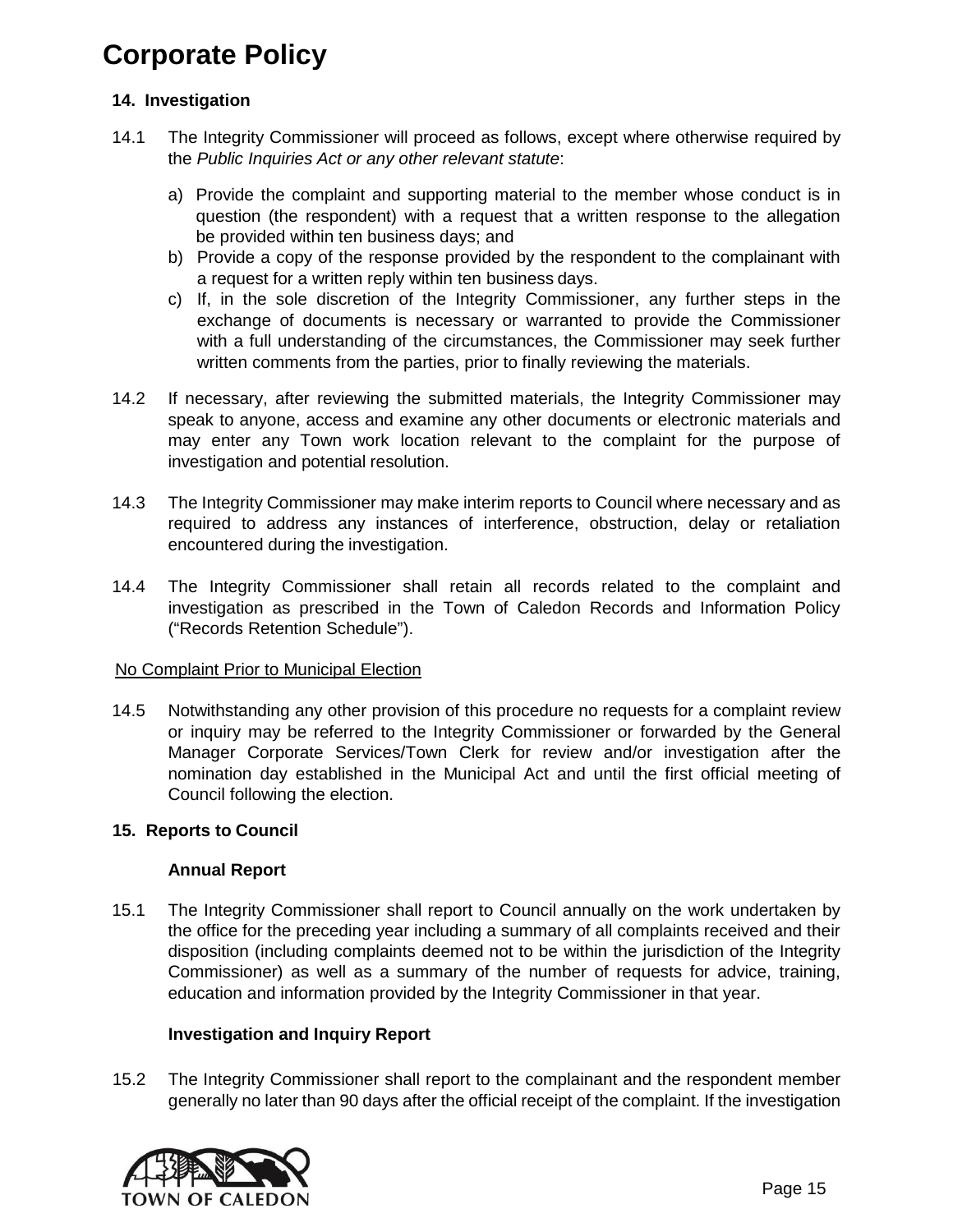process takes more than 90 days, the Integrity Commissioner shall provide an interim report and must advise the parties of the date the report will be available.

- 15.3 If during the course of the investigation any new information is provided to the Integrity Commissioner, the Integrity Commissioner may in the interest of procedural fairness provide notice to the respondent Member of the new information.
- 15.4 Where the complaint is sustained in whole or in part, the Integrity Commissioner shall report to Council outlining the findings, the terms of any settlement and/or any sanctions imposed by the Integrity Commissioner as well as any recommended corrective actions.
- 15.5 The General Manager Corporate Services/Town Clerk shall give a copy of the report referred to in s.15.4 to the complainant and the respondent Member. Subject to the conditions in paragraph 15.7 below, that respondent Member shall have the right of reply when the report is considered by Council.
- 15.6 Where the complaint is not sustained, except in exceptional circumstances as determined by the Integrity Commissioner, the Integrity Commissioner shall not report to Council the result of the investigation except as part of an annual report.
- 15.7 If the report of the Integrity Commissioner includes sanctions of a pecuniary nature, such as the replacement of property or its value, of monies spent or suspension of remuneration paid to the Member, then the Member shall have a right to respond to the report during its consideration by the Council but shall not have the right to vote on the report.
- 15.8 It is a violation of the Code of Conduct to destroy documents or erase electronic communications or refuse to respond to the Integrity Commissioner where a formal complaint has been lodged under the Code.

# Member not Blameworthy

*15.9* If the Integrity Commissioner determines that there has been no contravention of the Code of Conduct or that a contravention occurred although the Member took all reasonable measures to prevent it, or that a contravention occurred that was trivial or committed through inadvertence or an error of judgment made in good faith, the Integrity Commissioner may so state in the report and may make appropriate recommendations pursuant to the *Municipal Act.* 

# No Reports Prior to Municipal Election

Notwithstanding any other provision of this Procedure, the Integrity Commissioner shall not make any report to Council or to any other person after nomination day as established under the *Municipal Act* until the first official meeting of Council following the election.

# <span id="page-15-0"></span>**16. Duty of Council**

The General Manager Corporate Services/Town Clerk shall submit any investigation report by the Integrity Commissioner to Council at its next meeting and the report shall be considered in Open Session.

# <span id="page-15-1"></span>**17. Public Disclosure**

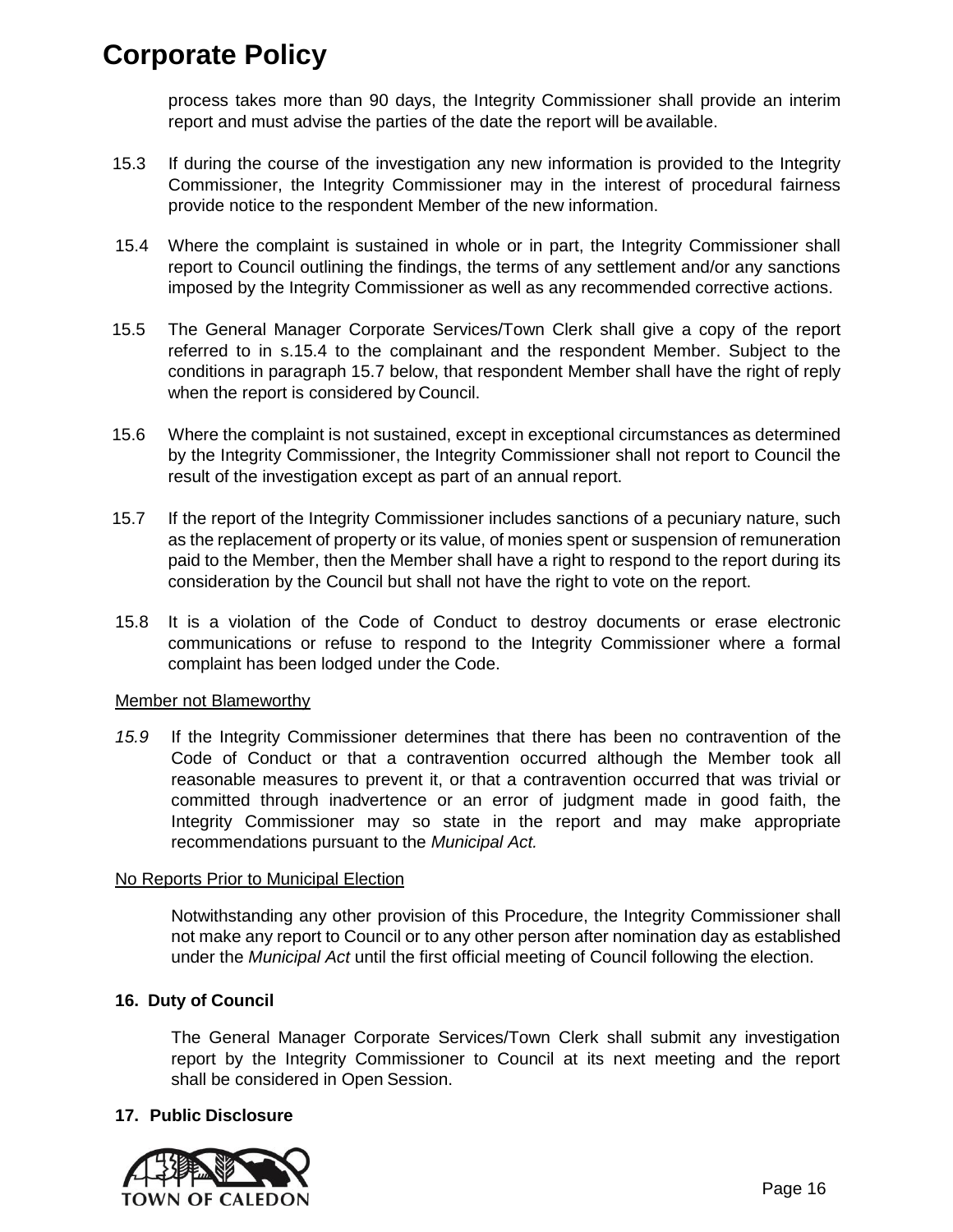17.1 The Integrity Commissioner, General Manager Corporate Services/Town Clerk and every person acting under his or her jurisdiction shall preserve confidentiality where appropriate and where this does not interfere with the course of any investigation, except as required by law and as required by this complaint protocol. The *Municipal Act* sets out specific rules about confidentiality at s. 223.5 and 223.6.

 Such preservation of confidentiality shall extend to the identity of the complainant, the respondent and the nature of the complaint, except as set out in sections 11.16, 15.4 – 15.6 and 17.4 of this Code.

- 17.2 Persons filing a complaint or application for an inquiry under this Code of Conduct and the *Municipal Conflict of Interest Act* are urged at all times to keep those actions and associated documents confidential, in order to not interfere with the course of any subsequent investigation or inquiry.
- 17.3 The Integrity Commissioner shall retain all records related to the complaint and investigation as prescribed in the Town of Caledon Records and Information Management Policy ("Records Retention Schedule").
- 17.4 At the time of the Integrity Commissioner's report to Council, the identity of the person who is the subject of the complaint (the respondent) shall not be treated as confidential information if the Integrity Commissioner finds that a breach has occurred. Where there is ambiguity resulting from any provisions of this Code as to confidentiality during and at the conclusion of the procedures set out, the determination of the Integrity Commissioner shall be final.
- 17.5 All reports from the Integrity Commissioner to Council will be made available to the public on the Town's website.

# <span id="page-16-0"></span>**18. Non-Compliance with the Code**

Where the Integrity Commissioner determines that a Member has contravened this Code; he/she is authorized to:

- a) Reprimand the Member;
- b) Recommend that Council remove the Member from an advisory committee or local board;
- c) Recommend that the appropriate Committee or local board remove the Member as Chair of a Committee or local board;
- d) Require the Member to repay or reimburse monies received;
- e) Require the Member to return the property or item, or reimburse the value;
- f) Request the Member to apologize to Council, the complainant, or both;
- g) Suspend the remuneration paid to the Member in respect of their services as a Member for a period of up to ninety (90) days.

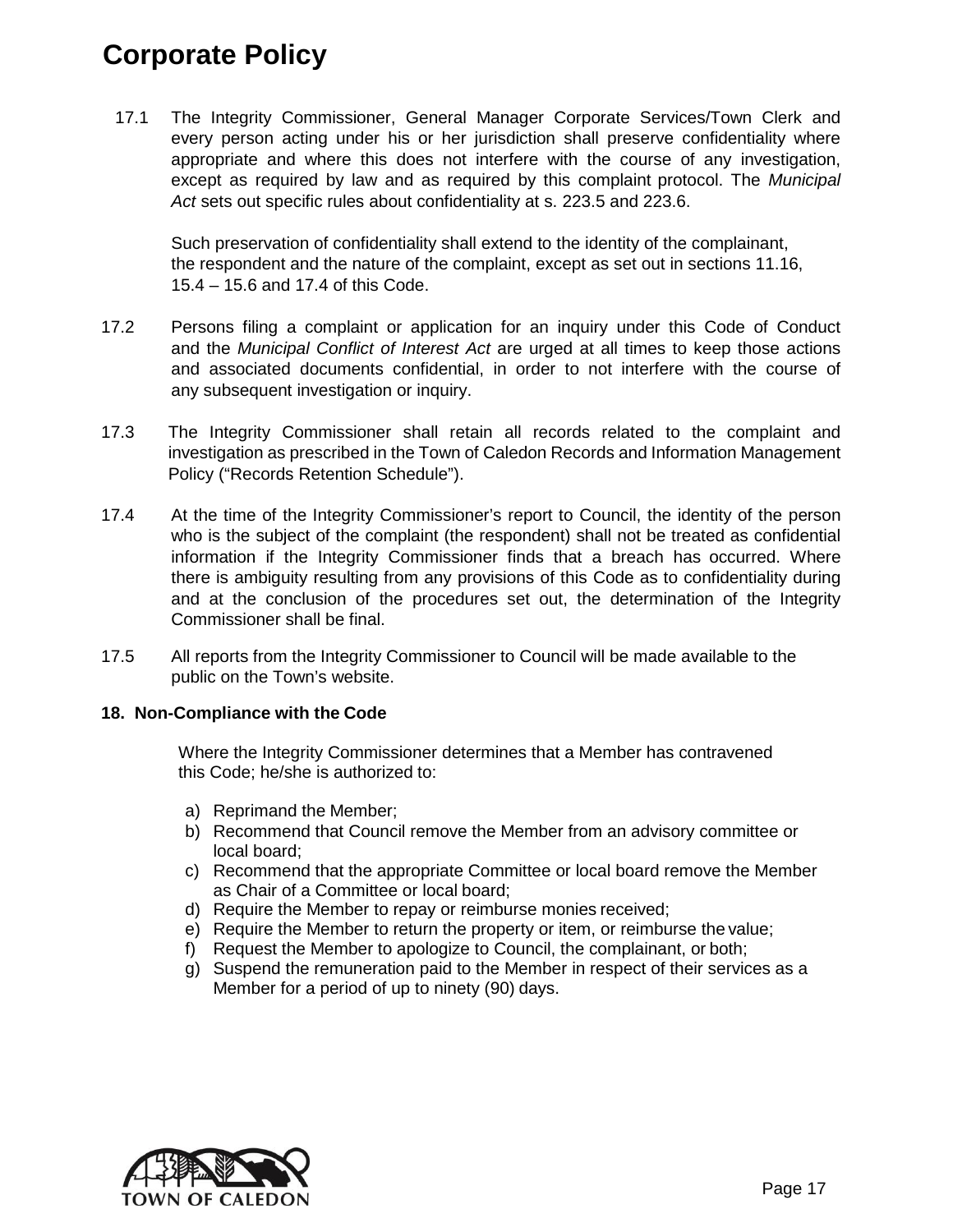# **SCHEDULE A**

# **EXCEPTIONS UNDER MCIA AS TO WHAT CONSTITUTES A CONFLICT**

Section 5 does not apply to a pecuniary interest in any matter that a member may have,

- (a) as a user of any public utility service supplied to the member by the municipality or local board in like manner and subject to the like conditions as are applicable in the case of persons who are not members;
- (b) by reason of the member being entitled to receive on terms common to other persons any service or commodity or any subsidy, loan or other such benefit offered by the municipality or local board;
- (c) by reason of the member purchasing or owning a debenture of the municipality or local board;
- (d) by reason of the member having made a deposit with the municipality or local board, the whole or part of which is or may be returnable to the member in like manner as such a deposit is or may be returnable to all other electors;
- (e) by reason of having an interest in any property affected by a work under the Drainage Act or by a work under a regulation made under Part XII of the Municipal Act, 2001 or Part IX of the City of Toronto Act, 2006, as the case may be, relating to local improvements;
- (f) by reason of having an interest in farm lands that are exempted from taxation for certain expenditures under the Assessment Act;
- (g) by reason of the member being eligible for election or appointment to fill a vacancy, office or position in the council or local board when the council or local board is empowered or required by any general or special Act to fill such vacancy, office or position;
- (h) by reason only of the member being a director or senior officer of a corporation incorporated for the purpose of carrying on business for and on behalf of the municipality or local board or by reason only of the member being a member of a board, commission, or other body as an appointee of a council or local board;
- (i) in respect of an allowance for attendance at meetings, or any other allowance, honorarium, remuneration, salary or benefit to which the member may be entitled by reason of being a member or as a member of a volunteer fire brigade, as the case may be;
- (j) by reason of the member having a pecuniary interest which is an interest in common with electors generally; or
- (k) by reason only of an interest of the member which is so remote or insignificant in its nature that it cannot reasonably be regarded as likely to influence the member.

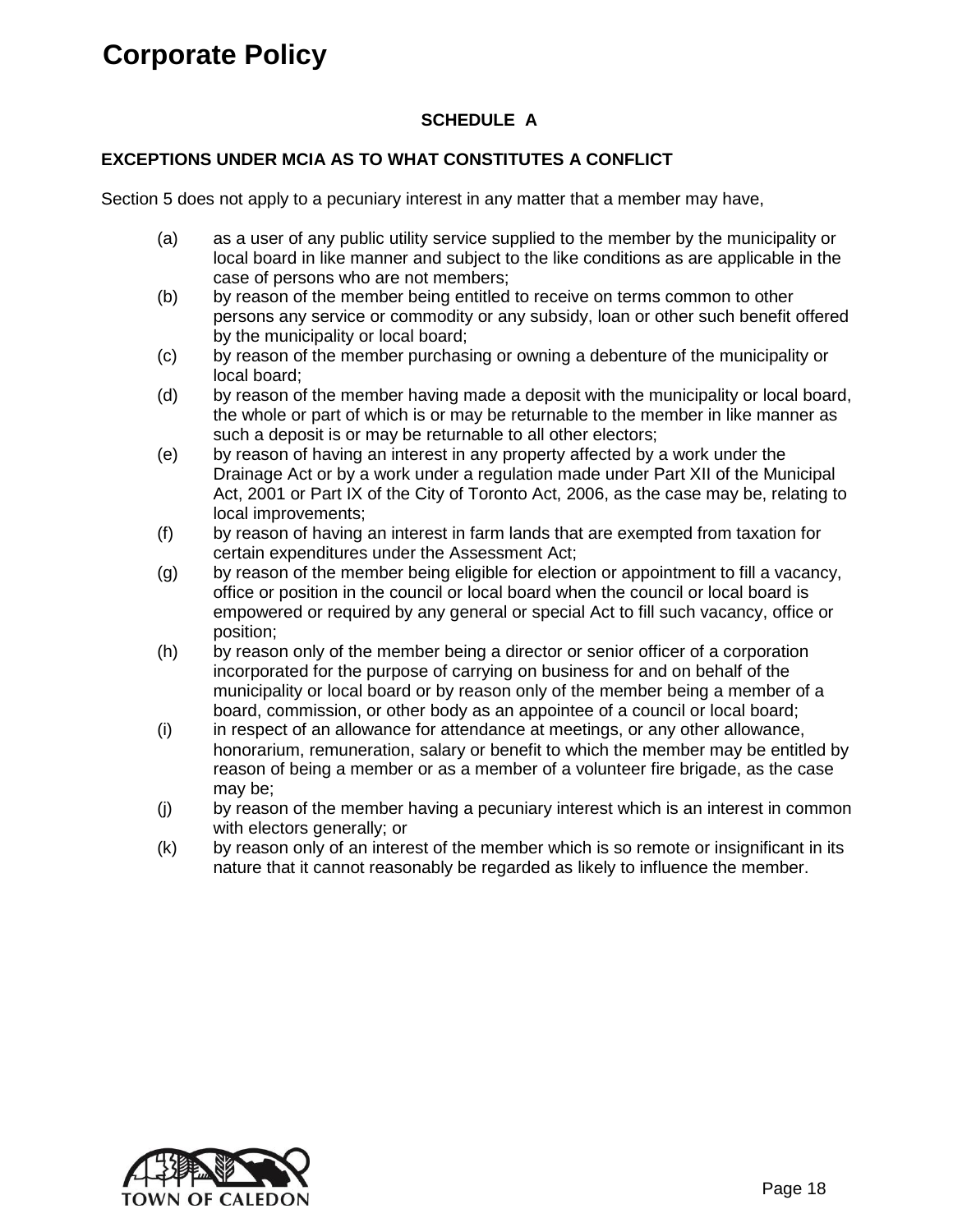# **SCHEDULE B**

# **Subject: Social Media Guidelines for Members of Council and Designated Boards**

#### **Statement**

Social media provides members with a valuable and convenient tool to communicate, inform and engage residents about Council work and members' activities. Social media allows for efficient and direct engagement between members and the public. When used in accordance with the Code of Conduct, social media enables members to communicate with the public regarding municipal issues and raises awareness of local events and activities**.**

The Social Media Guideline operates with and as a supplement to existing federal and provincial statutes and municipal by-laws including, but not limited to:

- Criminal Code of Canada
- Municipal Act
- Municipal Conflict of Interest Act
- Municipal Elections Act
- Municipal Freedom of Information and Protection of Privacy Act
- Ontario Human Rights Code
- Town of Caledon By-Laws and Policies including the Code of Conduct

#### **Definitions**

Code of Conduct: means the Town of Caledon's Council Code of Conduct as it applies to members of the Town of Caledon Council and of its local boards.

Electronic Address: means an address used in connection with the transmission of an electronic message to any similar account.

Member/Members: Refers to persons elected to the position of Mayor or Councillor and to all persons duly appointed by Council to the Town of Caledon's designated Committees, Boards and Task Forces, all of whom are hereinafter referred to as Member/Members.

Social Media: refers to freely accessible, third-party hosted, interactive Internet technologies used to produce, post and interact through text, images, video, and audio to inform, share, promote, collaborate or network. A non-exhaustive list of examples of social media include: Twitter, Facebook, Instagram, Snapchat, YouTube and LinkedIn.

Town: means The Corporation of the Town of Caledon.

#### **Purpose**

The purpose of this Guideline is to clarify how the Code of Conduct for Members of Council guides a member's use of social media.

Failure to follow the guidance set out in this Guideline may lead to a finding that a member has contravened the Code of Conduct. Members may seek confidential advice from the Integrity Commissioner with respect to specific situations that may arise.

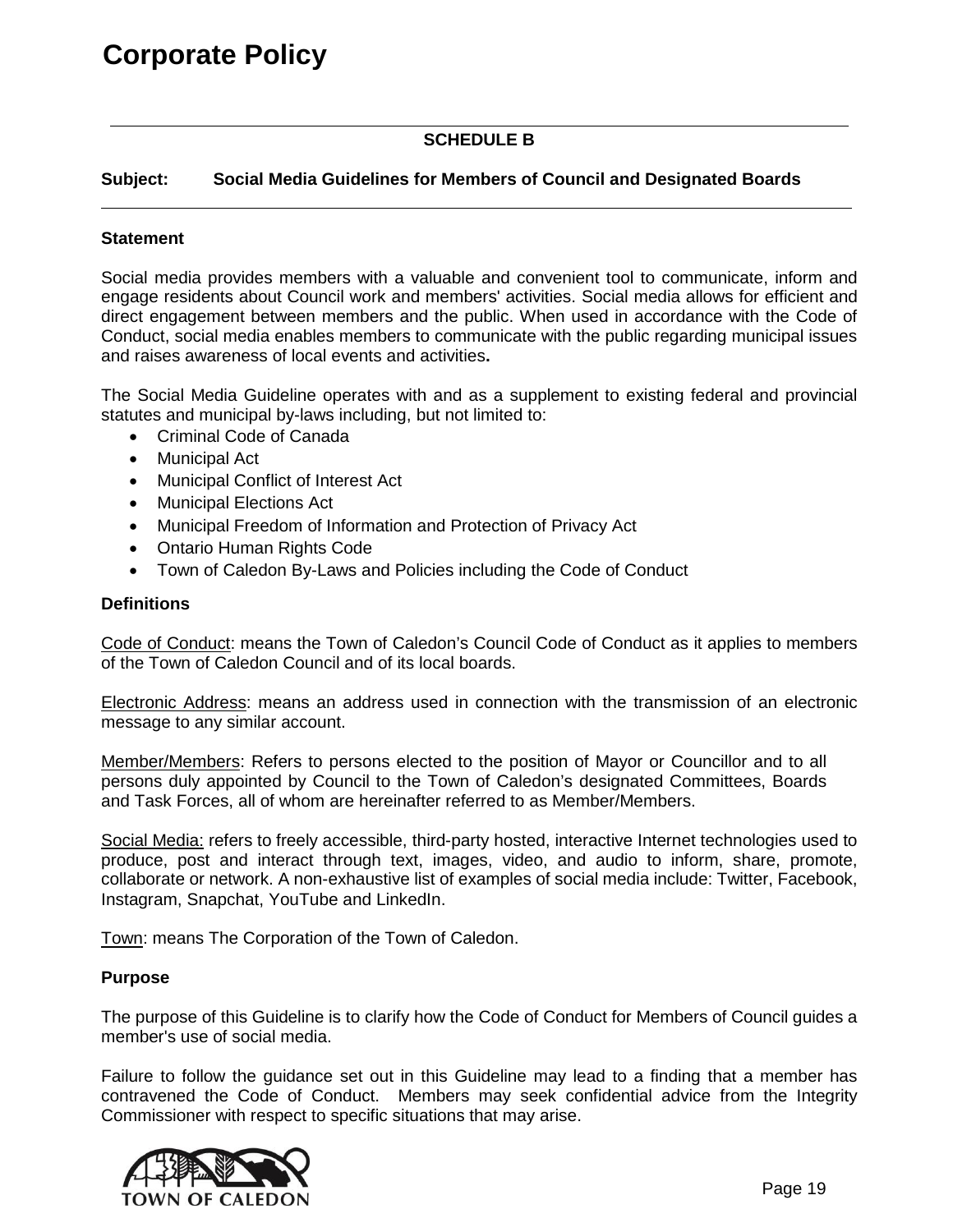# **Use of Title, Town Property, Services and Other Resources, and Influence of Office**

A social media account is "identified as a member's social media account" or one that "uses publiclyfunded resources" if it:

- a. uses any Caledon.ca email address as a point of contact for registration purposes;
- b. identifies the member as a current member of the Caledon Town Council in the handle name, the user name or the profile description;
- c. is publicized on the member's constituency website or the Town of Caledon's contact page for members of Council;
- d. uses the Town logo or any other proprietary mark of the Town of Caledon;
- e. contains official Town of Caledon contact information for the Member;
- f. is managed using Town of Caledon resources including computers, smart phones, tablets and/or staff.

Personal and professional social media accounts should be separate. If members are using a social media account that does not feature any of the above, this would be considered a personal account.

Regardless of whether the social media account used is a personal or professional one, the general rules established in the Code of Conduct apply. For clarity, comments on a personal social media account that breach the rules of appropriate behaviour will be treated in precisely the same way as if such comments were made verbally or in writing in different media.

Recognizing, however, that members of council regularly participate in events and activities and use social media to publicize them, the guideline includes a caveat that members may periodically post voluntary and unsolicited content that:

- a. Raises awareness of local events and activities;
- b. Publicizes the member's attendance at a ceremony, event or activity that is otherwise permissible under the Code of Conduct; or,
- c. Publicizes the member's interactions with constituents, including local businesses.
- d. Content that promotes or appears to promote any third-party interest including events, products, services, or goods other than Town recognized, endorsed or sponsored products or events.

Members of Council should abide by these guidelines whether they mention the Town by name or not.

#### **General Guidelines**

Use of a member's title in a social media profile provides legitimacy, from the perspective of social media providers and the public. This legitimacy is similar to the use of letterhead or other official Town resources.

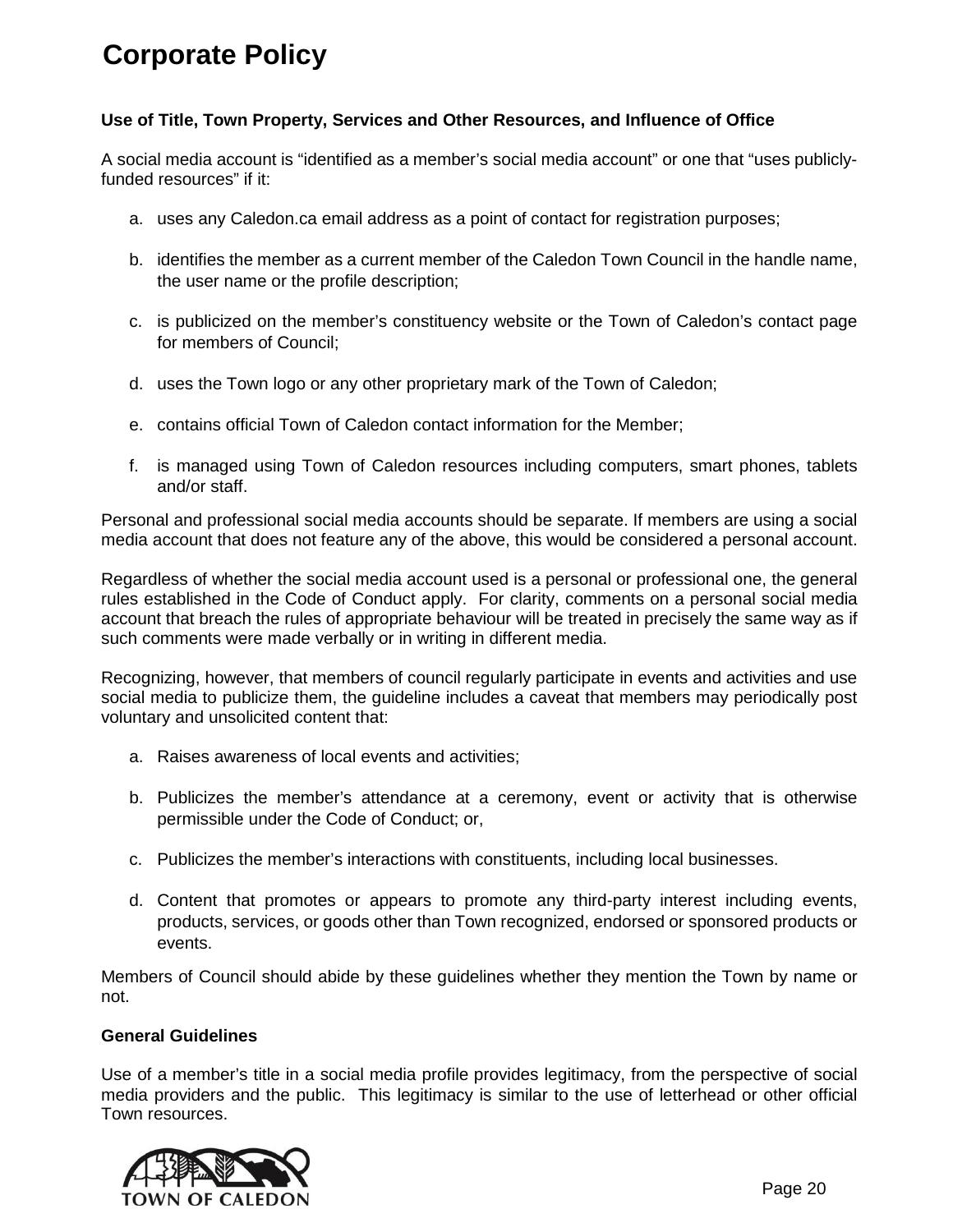Successful social media use requires authenticity, interactivity and a blending of the personal with the professional. Members of Council should follow the guidelines below when making posts or comments on any social media site whether it is public or private.

- 1. As a Member of Council of the Town, members will approach social media by using sound judgement and common sense, using the Town's Code of Conduct, and other applicable policies as guidelines.
- 2. At no time shall Members of Council reveal, disclose, or discuss:
	- a. Information gained in the execution of his or her duties that is not available to the public. This includes confidential information from in camera and other meetings.
	- b. Private or confidential information about other Members of Council, Town staff, or members of the public.
	- c. Content that promotes or appears to promote any candidate or political party in any election at the municipal, federal, or provincial level, including leadership campaigns.
	- d. Content that promotes or appears to promote any third-party interest including events, products, services, or goods
- 3. If asked a question about Town operations (snow removal, pool times, etc.) Members of Council are asked to refer residents to the Town's official customer service channels on social media, phone, or email.
- 4. Members should not use social media to engage in criticism of Town staff, members of the public, or other Members of Council.

# **Social Media and Canada's Anti-Spam Legislation (CASL)**

In general, CASL does not apply to the one-way general broadcast of a commercial message on social media. For example, this could include the general broadcasting of Tweets on Twitter. However, messages sent directly to users through a social media closed two-way direct messaging system, would qualify as sending messages to an "electronic address" under CASL and may be subject to legal action.

For Candidates during the campaign period in an election year, a message must be commercial in nature for CASL requirements to apply. Generally, most political messages are not commercial in nature; those that appear to be tend to solicit contributions. Political messages where the primary purpose is to solicit a contribution are not excluded from CASL.

# **Specific Election Year Requirements**

To comply with the *Municipal Elections Act,* the Code of Conduct, and the Town's Use of Corporate Resources for Election Purposes policy, members must take affirmative steps to clearly distinguish between use of social media for personal or election purposes. To take such steps members must adopt one of the following two approaches:

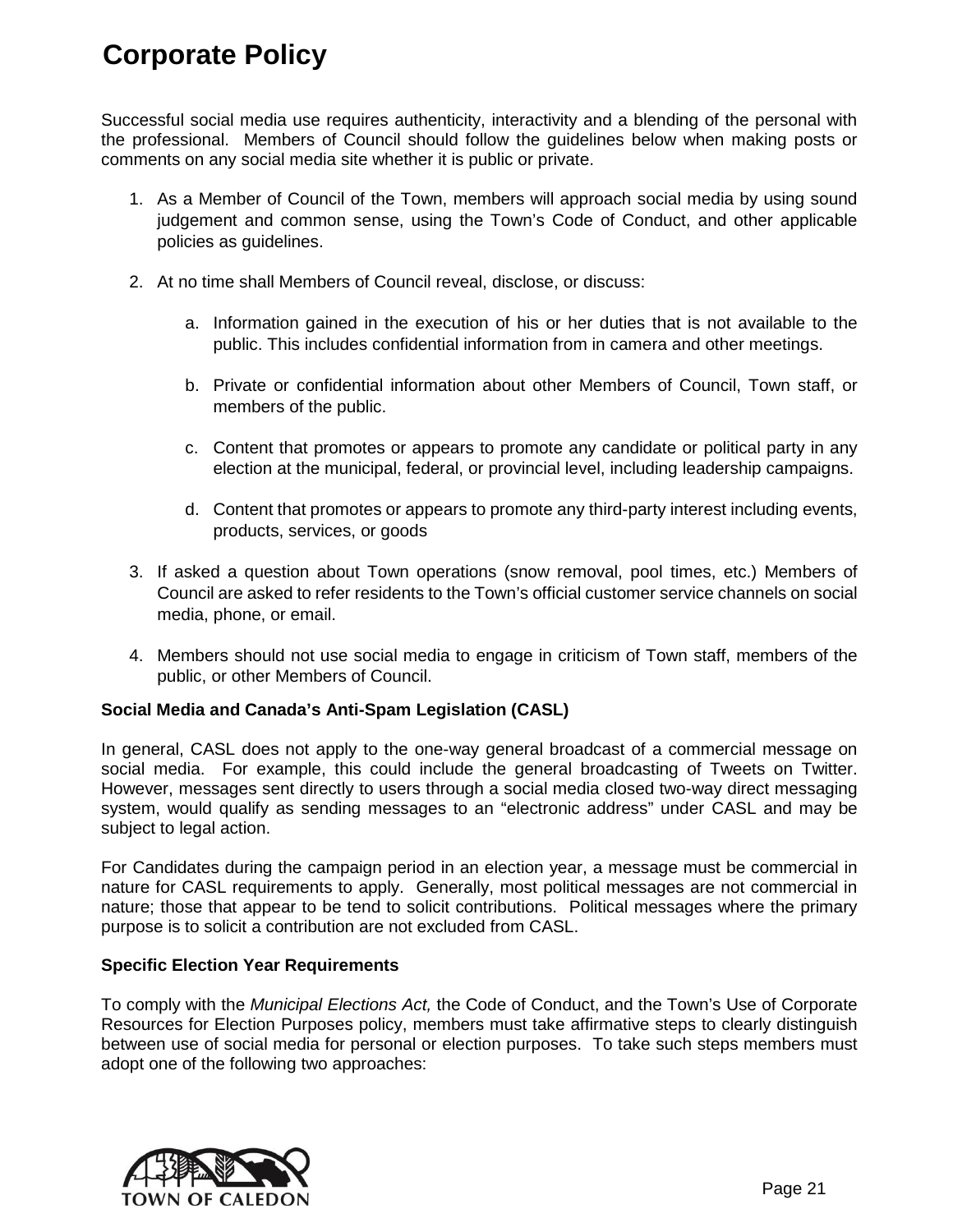- a. Maintain Separate Election Accounts During an Election Campaign. Establish separate and distinct social media accounts for re-election purposes that are clearly labelled as election accounts and that are not identified as a member's account or use publicly-funded resources.
- b. Maintain a Single Account Subject to Restricted Use During an Election Campaign. Members who choose not to maintain separate and distinct election accounts and who intend to use a social media account that has been identified as a member's social media account or use publicly-funded resources within the meaning of this Guideline for any purpose relating to their re-election must (as applicable):
	- i. on Nomination Day of an election year until the end of the "election campaign period" defined in s. 88.24 of the *Municipal Elections Act, 1996,* 
		- 1. cease producing and distributing any publication, including business cards, that includes account information (i.e. user names, handle names) for the social media account.
	- ii. for the duration of the "election campaign period" as defined in s. 88.24 of the *Municipal Elections Act, 1996*:
		- 1. remove any reference to the Town of Caledon, the Town logos, or images proprietary to the Town of Caledon, and reference to the member's title from the account handle name, the user name, on the profile description;
		- 2. ensure that the account's registration information does not include any Caledon.ca email addresses or Town of Caledon phone numbers;
		- 3. remove all references to the account from a member's website;
		- 4. expressly notify followers or friends on the social media platform that the account will be used for purposes related to re-election, provide an alternative source of information for followers interested in constituency services, and label the account appropriately.

# **Confidential Information and In Camera Meetings**

The Code of Conduct prohibits members from disclosing or releasing confidential information acquired by virtue of their office. Members must not post content on social media that discloses information or conduct during *in camera* meetings. Due to the immediacy of social media and its ease of access on smart phones or computers, members should not use social media in any form during *in camera* or other confidential meetings.

# **Respecting Staff**

The Code of Conduct requires members to be respectful of the role of staff to provide professional and politically neutral advice. Members should not use social media to engage in criticism of Town staff. The public nature of social media can increase the risk of harming the professional and ethical reputation of Town staff.

# **Respecting Each Other and the Public**